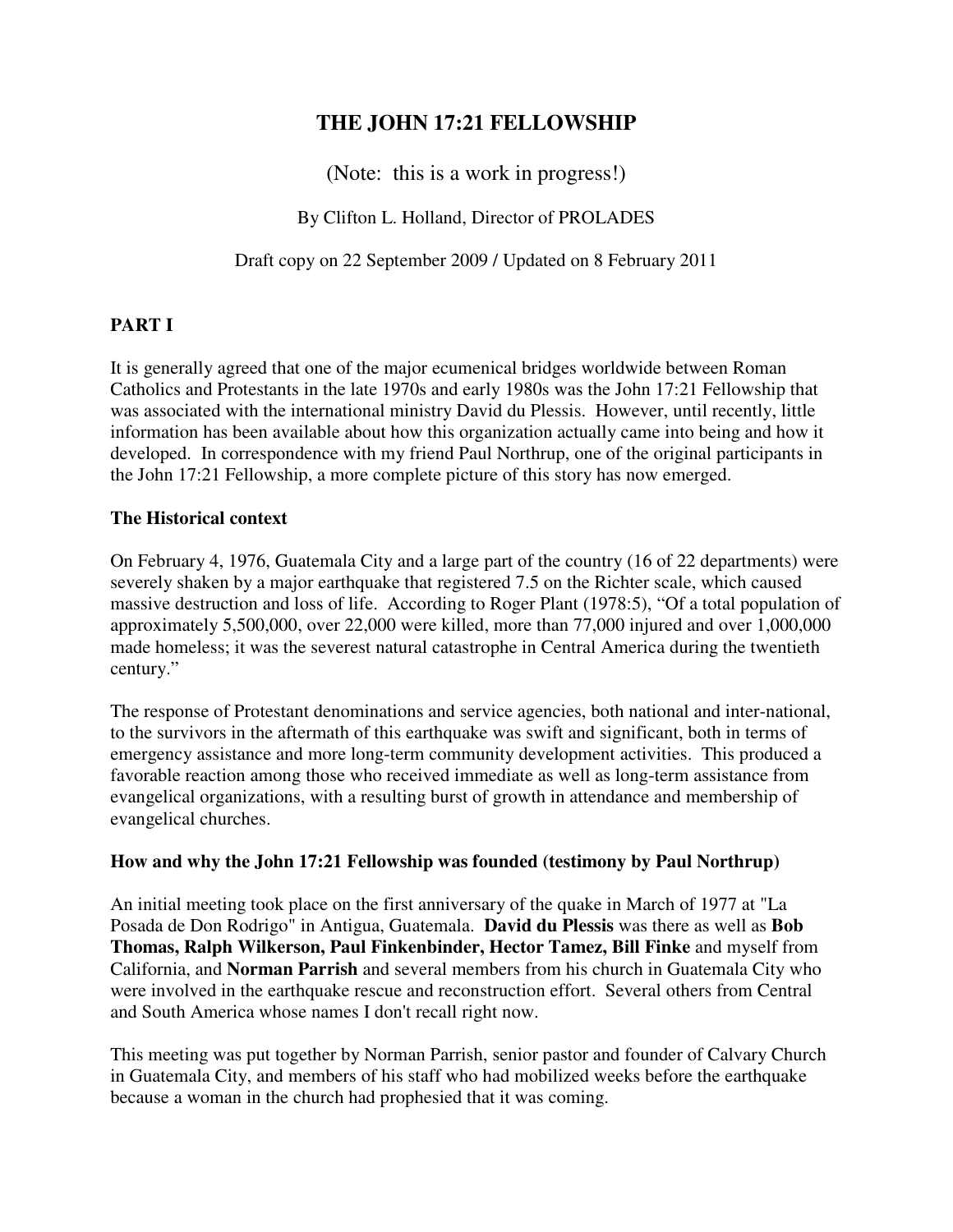The idea for the meeting was suggested by a Catholic priest from Bogota, Colombia, who came to Guatemala to bring aid for the earthquake victims. This priest was popular for his daily radio and T.V. programs called "Minuto de Dios" broadcast carried by a national network covering Colombia. He was also well known for an outstanding community he formed in a garbage dump in Bogota. I visited him later and was truly amazed at the transformation of both people and place.

He planted the idea to come together on the anniversary of the earthquake because Jesus prayed for spiritual unity in the Body of Christ, just as a natural disaster unified Christians from all nations and denominations to bring help to Guatemala. The idea resulted in a meeting bringing together people who heard about it and came because they were drawn by the Holy Spirit. David du Plessis said it was the first time in his life that he came to a meeting without being invited. Actually there were no official invitations or special speakers or program.

David began speaking to us about our personal need to forgive one another as Jesus prayed "forgive us as we forgive others." This became the theme for the whole week. Both Catholics and Evangelicals were there and a great spirit of prayer came over all of us as we began forgiving each other. The meeting took place on Holy Week and there was a spontaneous desire to partake of the Lord's Supper. Some of the people excused themselves because they felt they could not do this with Catholics. Later they came back asking forgiveness for not participating.

John 17:21 was the name chosen following the meeting in Guatemala about a week later at Melodyland Christian Center in Anaheim, California. **Ralph Wilkerson, Bob Thomas, Paul Finkenbinder ("Hermano Pablo"), Hector Tamez,** myself and others attended. Hermano Pablo made office space available in his building in Costa Mesa, California, to coordinate meetings in the U.S., Latin America, Korea, and Singapore and beyond.

**Ralph Wilkerson and Bob Thomas made finances available to support Hector Tamez [coordinator] and myself [secretary] to serve full time, and Dr. David du Plessis (known as "Mr. Pentecost") became Honorary President.** Outstanding Christian leaders across the U.S. got involved in the "Vision" and it soon became a nationwide prayer network.

(E-mail correspondence from Paul Northrup to myself, dated 22 September 2009)

## **Introduction by Clifton Holland**

For a long time I have been interested in discovering more about the origin and development of the John 17:21 Fellowship because of its historical significance and due to my own limited involvement in meetings sponsored by this organization in Mexico, Costa Rica and Southern California. Some of my initial sources of information were the following:

Burgess, Stanley M. and Gary B. McGee, editors. "Charismatic Movement" (pp. 130-160) in *Dictionary of Pentecostal and Charismatic Movements.* Grand Rapids, MI: Regency Reference Library / Zondervan Publishing House, 1988.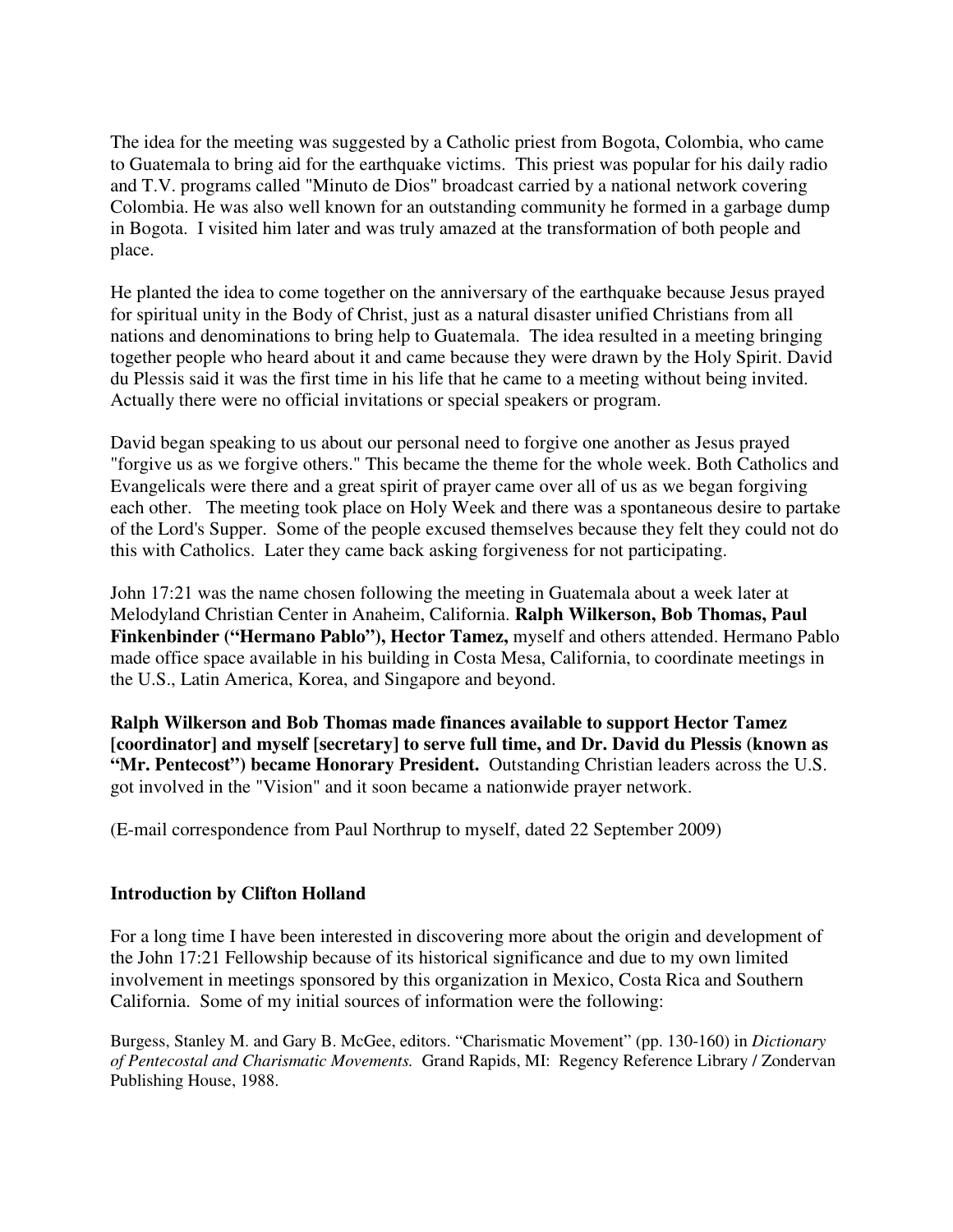Paul Northrup, correspondence with Clifton L. Holland via e-mail in May, July and September of 2009.

Research conducted by myself at the David du Plessis Collection archives at the Library of Fuller Theological Seminary in July 2009: box of information in folders about the John 17:21 Fellowship.

#### **Commentary by Clifton Holland**

I attended one of these conferences in the early 1980s (check date) and got to know many of the leaders personally, including Fr. Navarro (died in 2003), Thomas (died in 1998), du Plessis (died in 1987), Finke and Ortiz. The meetings were held at the El Altillo Monastery of the Catholic Missionaries of the Holy Spirit in the southern part of Mexico City and at the Valle de Bravo Catholic Retreat Center in the state of Puebla.

Later, I was responsible for inviting Fr. Alfonso Navarro and Robert Thomas to Costa Rica to speak at a conference for evangelical pastors in San José, sponsored by the International Institute for In-depth Evangelization (IINDEF), and held in the IINDEF building in San Francisco de Dos Ríos (November 1981). However, there was a negative reaction against Padre Navarro because he was a Roman Catholic and the IINDEF team was criticized for sponsoring such a meeting and giving a Catholic priest such a platform to address evangelical leaders. Our team director, Rafael Baltodano, told me that I should not continue to attend UCELAM or John 17:21 Fellowship meetings, or any other meetings with Catholic charismatics, if I wanted to continue being on the IINDEF team. Consequently, I backed off from participating in these activities until the Missiological Institute of the Americas (IMDELA) was organized independently of IINDEF in 1983 with myself as its director.

In September 1985, I attended another John 17:21 Fellowship meeting in San Clemente, CA, at Casa Romantica Retreat Center, where about 20 Catholic and Protestant charismatics meet for a half-day retreat. Some of the participants at that meeting included Robert and Margaret Thomas, Paul and Vera Northrup, Mel and Janie Green, Warren and Margaret Campbell, Roger and Lyn Story, Robert and Sue Grant, Mercedes Duncan, Pete and Eire Carlson and Glen Anderson.

Below is biographical information that I have obtained from a variety of sources about some of the major actors involved in the origin and development of this movement.

## **BIOGRAPHICAL INFORMATION ABOUT KEY PLAYERS**

## **(1) David Johannes du Plessis** (b.1905 – d.1987)

The General Secretary of the Apostolic Faith Mission (AFM) was in his office in Johannesburg, South Africa. As it was before 7.00 am he was surprised when Smith Wigglesworth burst into his office. "Come out here," he boomed. Pushing David firmly against the wall he, prophesied that a revival would come through the old-line denominations eclipsing anything previously known throughout history. Many of the leaders would change from strong opposition to accept the message and the blessing of the Pentecostal experience.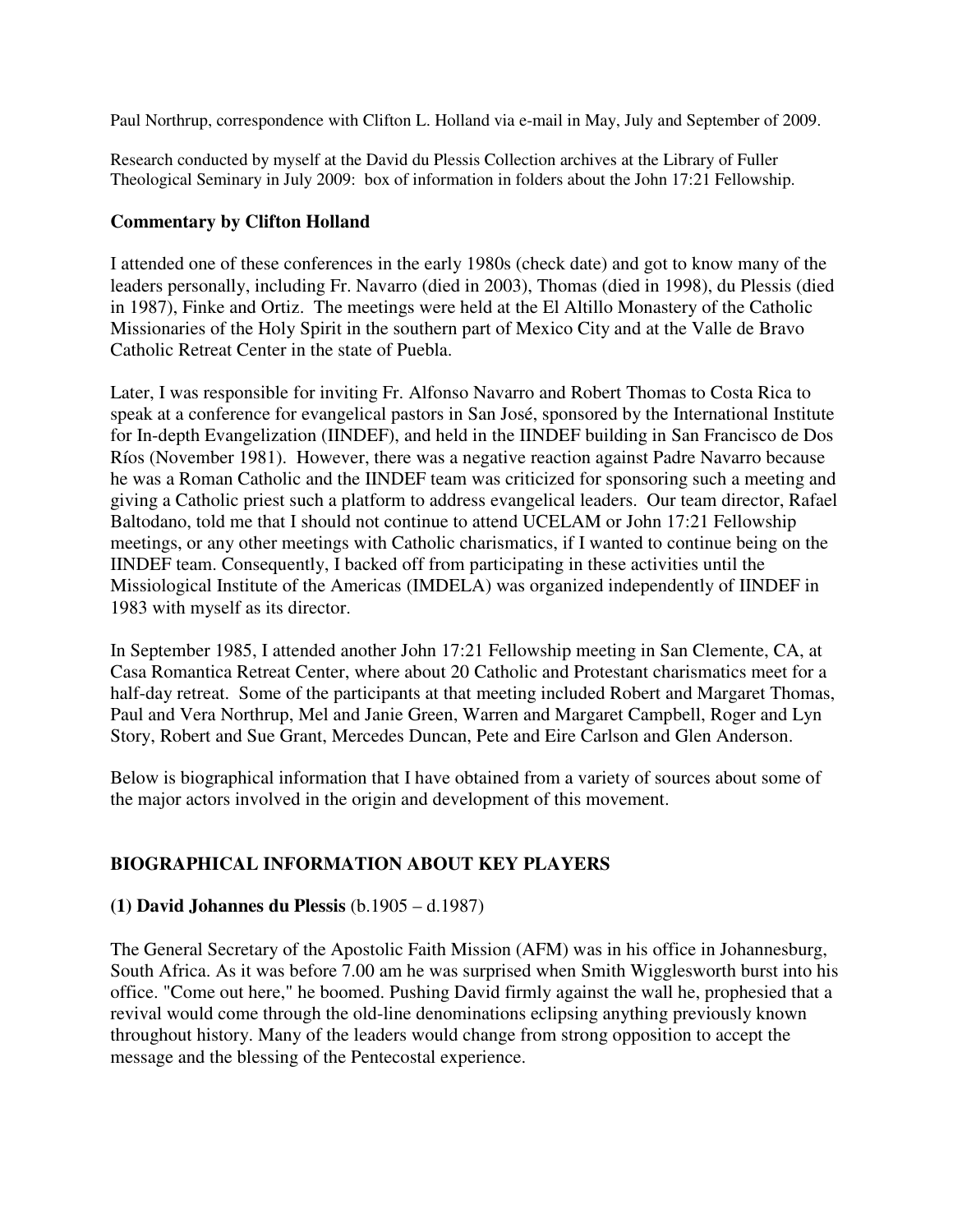David too would have a very prominent part in this movement providing he remained humble and faithful. Smith bowed his head, asked God to prepare David and to keep him in good health, and he left his office.

Wigglesworth was in South Africa for the annual conference of the AFM (December 1936). David was his interpreter and Wigglesworth was staying in David's home. Ten minutes later Smith returned to David's office as though for the first time and inquired how he was. "Very puzzled," was David's reply. Smith explained he had seen a vision well before dawn. He had argued with the Lord about it saying, "This is not what my brethren expect." Smith told David that he should wait for confirmation from God and added, "It will not begin during my lifetime. When I pass away, then you can begin to think about it." Smith also told David that he would travel more than most men.

# **Uniting the Pentecostals**

Three weeks after Wigglesworth's prophecy in South Africa, David du Plessis was invited to minister the following year (1937) at the General Council of Assemblies of God (AOG) in Memphis, Tennessee. They discussed the benefits of a meeting of Pentecostal leaders in 1938/9 in London or some other European centre. Near the end of the conversation Donald Gee said it would be wonderful if David du Plessis could be secretary for such a meeting.

A European conference was held in Stockholm in 1938 primarily to resist any formation of an **International Pentecostal Movement**. It was at that conference that T. B. Barratt prophesied the coming of World War II.

## **The First World Pentecostal Conference**

Due to the war, the **First World Pentecostal Conference (WPC)** was not held until 1947. This was the year that Smith Wigglesworth died. The conference was held in Zurich Switzerland and organized by the Swiss pastor Leonard Steiner and assisted by David du Plessis.

David du Plessis ministered on the words of John Baptist, "I baptize you with water for repentance. But after me will come one who is more powerful than I … He will baptize you with the Holy Spirit and with fire. His winnowing fork is in his hand, and he will clear his threshingfloor, gathering his wheat into the barn and burning up the chaff with unquenchable fire" (Matthew 3:11-12 NIV). God had shown David that one cannot grow wheat without chaff and that God would remove and burn it with the refining fire of the Holy Spirit.

## **A Severe Accident**

One foggy night in 1948 Paul Walker, who was head of the Missions Department of the Church of God (Cleveland, TN), was driving David back to Beckley, West Virginia. At 3.00 am they crashed into a shunting locomotive which had stopped on a rail crossing.

It was at this time that the **Pentecostal Fellowship of North America** was born. Their first action was to send David \$400 and they also agree to send \$250 a month until he recovered from the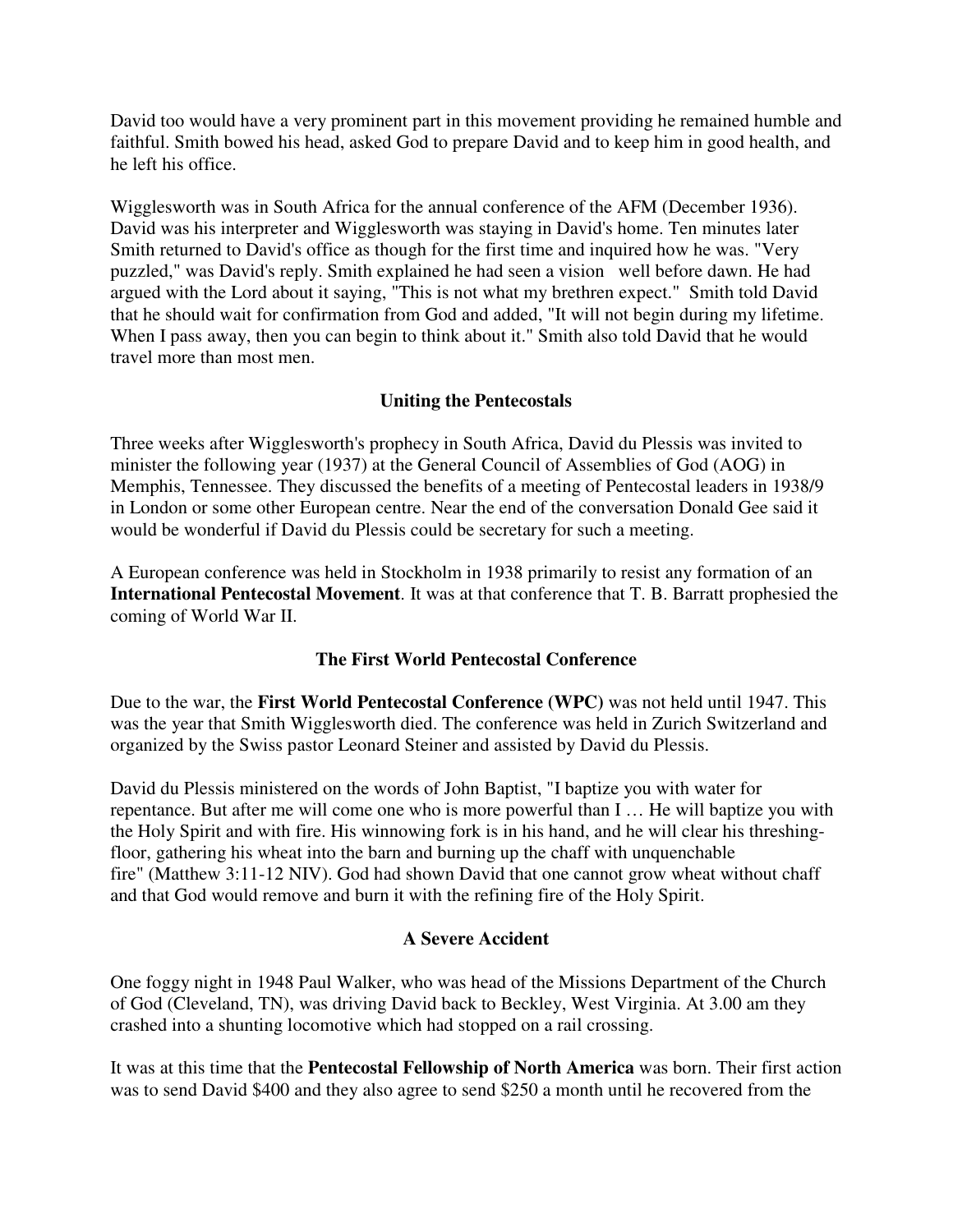accident. David du Plessis was now able to send his wife Anna more than \$1,000 because he wanted her to come to America.

In 1949, the family came to Beckley in time for their first Thanksgiving. David organized the 1949 PWC from his hospital bed. While he was in the hospital God told him the time of the fulfillment of Wigglesworth's prophecy had arrived. Although David was told that it would take two years to recover he attended the conference on crutches.

The Church of God offered him a professorship at Lee College in Cleveland, Tennessee. This enabled the family to obtain a residence visa in the United States. While teaching and with help from the students, the 1952 PWC was organized in London.

## **The Charismatic Renewal**

God showed David he needed to be near the centers of power of the established churches. He resigned from teaching at Lee College and moved to Stamford, Connecticut. Here David developed a friendship with Dr. John A. Mackay who was the president of Princeton Theological Seminary. At the end of the 1952 PWC, David resigned as secretary and travelled to Germany to attend the World Conference of the International Missionary Council at the suggestion of Mackay. At the conference he talked with 110 of the 210 delegates including Dr. Willem Visser 't Hooft, the Secretary General of the World Council of Churches (WCC). Dr. Hooft arranged for David to speak at the second assembly of the WCC in Evanston, Illinois, in 1954.

David changed his main message in two ways. First, he started to emphasize Jesus as the Baptizer in the Holy Spirit. He also started to confess his wrong attitudes and how he overcame them. This helped people to acknowledge their own prejudices.

## **Pentecostal Catholics**

At a meeting of the WCC in St. Andrews, Scotland, David met Professor Bernard Leeming, a Catholic priest from Oxford, England, who asked for the baptism in the Holy Spirit. **This was the start of David's ministry to Roman Catholics.**

Leeming knew Pope John personally and he arranged for David to visit Rome. God gave David a love for Catholics. First he met Dr. Robert Murray and then Dr. Thomas Strandsky, the secretary for Promoting Christian Unity. Strandsky had searched for a Pentecostal to talk to him and was told David was the only one.

Strandsky's boss was Cardinal Bea who asked David, "What do the Pentecostals want to say to Rome?" David's hesitating response, "I have to say, the Pentecostals have no intention of talking to Rome." Betraying no emotion Bea asked, "What do you want to say to Rome?" David replied, "Make the Bible available to every Catholic in the world in his own language. The Holy Spirit will make that book come alive and that will change lives and renew the church." Bea was taken in and said, "That is what the Holy Father wants to know, write it down," he said to his secretary.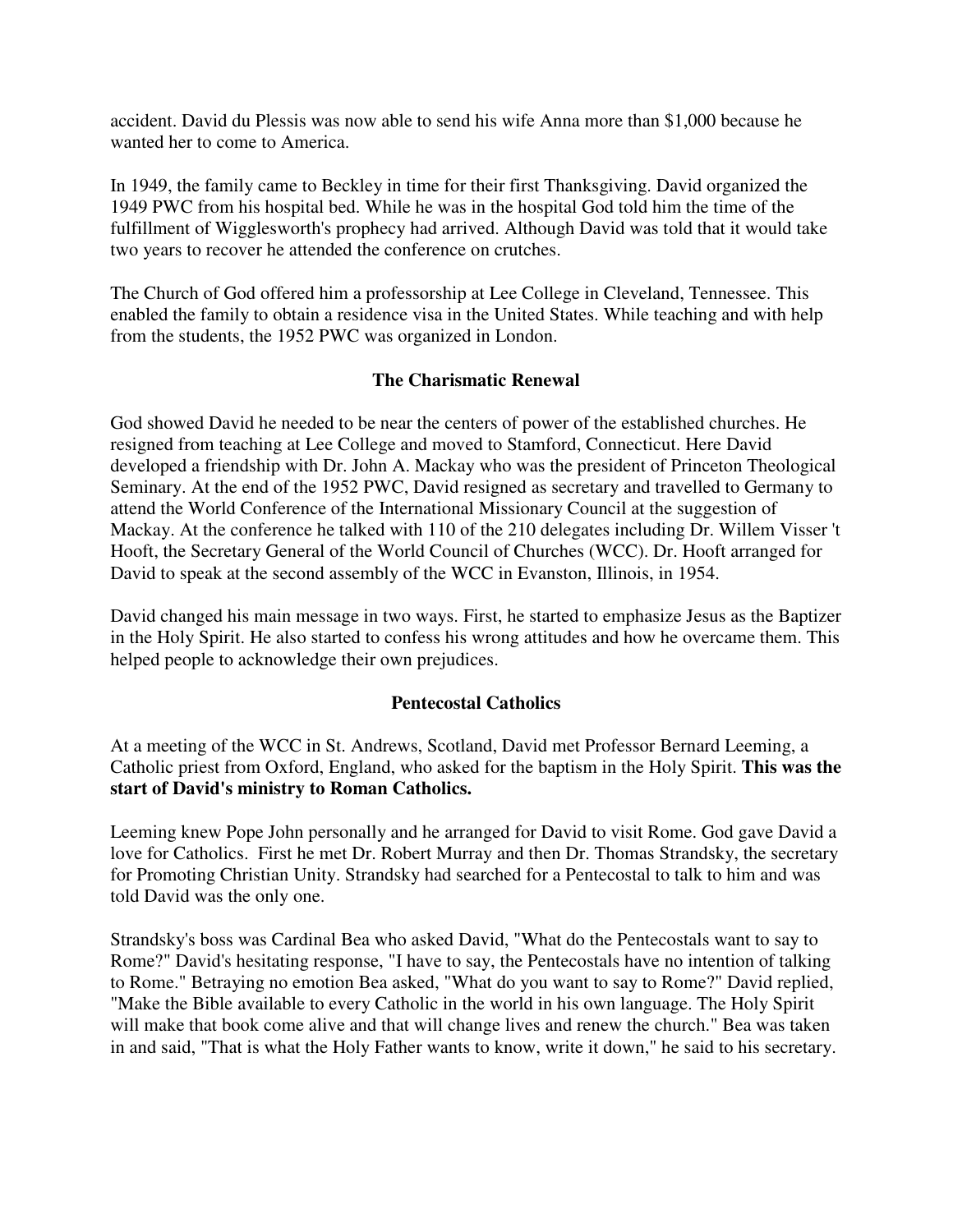In 1964 David was an observer at the historic Second Vatican Council originated by Pope John XXIII and completed by Paul VI. At Horgen in Switzerland in 1972, David represented the Pentecostals as co-chairman with Fr. Kilian McDonnell at the first of ten "Dialogues" between Catholics and Pentecostals, including Charismatics.

According to Cecil M. Robeck, Jr., in Cooperation and the Promotion of Unity, A Pentecostal Perspective:

"To date, the most significant place where broader ecumenical engagement has taken place is at the bilateral level. An international dialogue between the Catholic Church and certain Pentecostal churches and leaders has existed since 1972, co-founded by David du Plessis and Fr. Kilian McDonnell, OSB. It has made some important findings during its thirty-five years of existence."

Source: http://www.towards2010.org.uk/downloads/t2010paper08robeck.pdf

**(2) Bill Finke:** an independent Pentecostal missionary trained at the Assemblies of God Bible College in Seattle, WA.

In 1972, while living in Chilpancingo, Mexico, God also gave [Bill] the finances to purchase a new Cessna Turbo-charged six place 210 aircraft. This was a time when Bill taught and trained bishops, priests, nuns and lay workers throughout Latin and South America.

Seven years later [1979], Bill and Janice moved to San Jose, California. Bill's ministry expanded into conducting leadership training conferences through out Asia, Africa, and Latin America, as well as in the United States. Bill and Janice also worked with another couple to plant a church in Sunnyvale, California, where Bill was the senior pastor for ten years.

Source: http://www.northwestu.edu/financialaid/scholarships/endowed/finke.php

## **(3) Robert Bluford Thomas** (b.1919-d.1998)

Thomas was born on November 2, 1919 in Woodland, CA, and raised in California. According to his wife, Bob had a missionary mind since he was a young man, and he had a heart to tell others about Jesus' saving name. After he and Margaret were married on June 25, 1939 in Santa Maria, CA, they began to prepare to go to the mission field. Both attended Glad Tidings Bible Institute in San Francisco, CA, from January 1940 to December 1942. Later, they were sent by the Assemblies of God via a cargo ship to Buenos Aires, Argentina, where they served as missionaries from 1945 to 1950. According to Margaret, they held many evangelistic meetings and developed a true love for the Latin American people.

In 1947 the missionary work of the Assemblies of God was organized nationally under the name "Unión de las Asambleas de Dios en Argentina" (UADA), under the leadership of missionary Niels Sorensen, superintendent. In 1948, the UADA acquired legal status and formed its first board of directors, which was composed of the following members: Erling Andersen, superintendent; Kermit Jeffrey, assistant superintendent; Robert Thomas, secretary; Samuel Sorensen,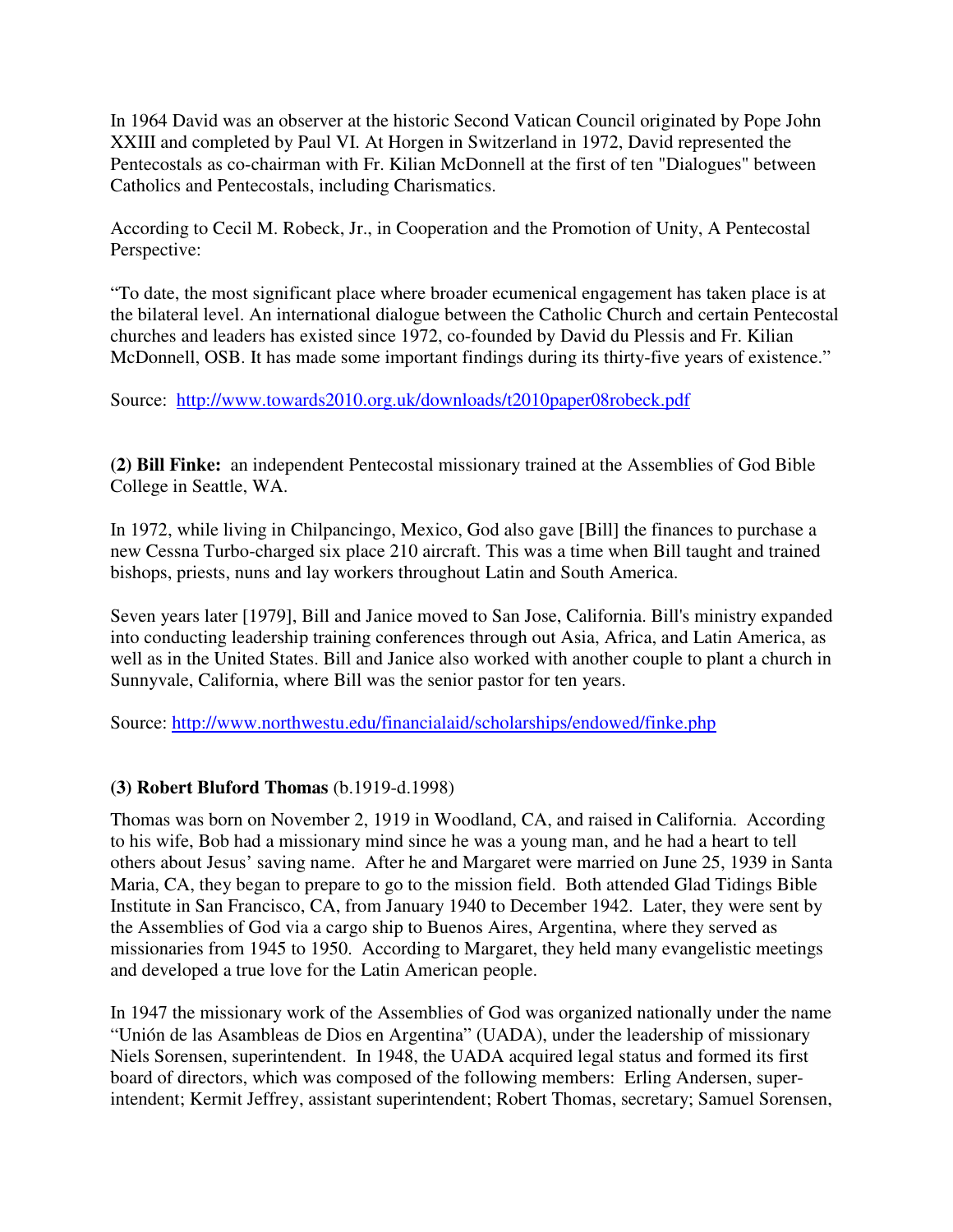vice-secretary; and Eduard Fazzini, member at large. By 1949 the UADA had 20 affiliated churches.

While in Buenos Aires Bob worked with fellow missionary Kermit Jeffrey (who served with his wife Erna in Argentina from 1943 to 1950) in conducting evangelistic meetings and church services in Argentina and Uruguay, and several new churches were started that were pastored by these two missionaries. Kermit and Bob also began a Bible School in a local church in 1947 to train national workers from Argentina, Uruguay and Paraguay; and they also traveled outside of Buenos Aires to workers in other locations. This Bible School became the Río de la Plata Bible Institute in 1948, with Bob as its first director (1948-1950). Initially it was located in the Colegiales district of Buenos Aires. Later, the Bible Institute moved to City Bell and Robert Edward Miller became its director. In 1952, Paul Sorensen became the director and Paul Brown was the assistant director.

After returning to the USA in 1950, Bob became a minister in an Assemblies of God church in Fresno, CA. He and his family began a long journey of ministry in the traditional church until he began working with a group of people who were new believers in Santa Clara, CA. From 1966 to 1973 Bob was Associate Pastor at the Congregational Church of the Valley. He was given full freedom to preach the Word of God in all its fullness.

The members of the congregation would question all kinds of life issues. Bob was excited and challenged to pray and learn with this group and to open up to all kinds of believers from different backgrounds. This was when he began to question his continued ministry in a traditional denominational-type church. Weren't Catholic believers Christian, too? Weren't other denominations valid? Shouldn't we partner with each other and join efforts rather than work separately? Can we all work together in our evangelizing efforts?

In 1974, Bob accepted a pastorate at a church in Palo Alto, CA, which had its roots in the Assemblies of God denomination but had recently decided to become interdenominational. Bob had kept up his contacts in Latin America. In 1976 the church bought property in Los Altos-Cupertino and built a beautiful sanctuary with offices and Sunday school rooms. The church, renamed Foothill Christian Center, was filled with people on the first Sunday.

Very soon after the 1976 Guatemala earthquake, Foothill Christian Center raised money to buy a new heavy-duty truck to be used in relief work. Bob and former missionary Paul Northrup (who served in Cuba from 1953 to 1959) drove the truck loaded with equipment and supplies to Guatemala. While they were in Guatemala City, Bob and Paul and others began an organization called the John 17:21 Fellowship.

Through the John 17:21 Fellowship they began ministering to and with believers [both Protestants and Catholics] in Mexico and Guatemala, believing that we are all one in Jesus' name. At this time Bob met Father Alfonso Navarro [a member of the Catholic religious order "Fathers of the Holy Spirit" and a key leader in the Catholic Charismatic Renewal movement in Mexico] and began working closely with him and his Catholic charismatic believers in Mexico City. Bob spent much time flying back and forth to participate in meetings that united Catholic and Protestant believers in Latin America.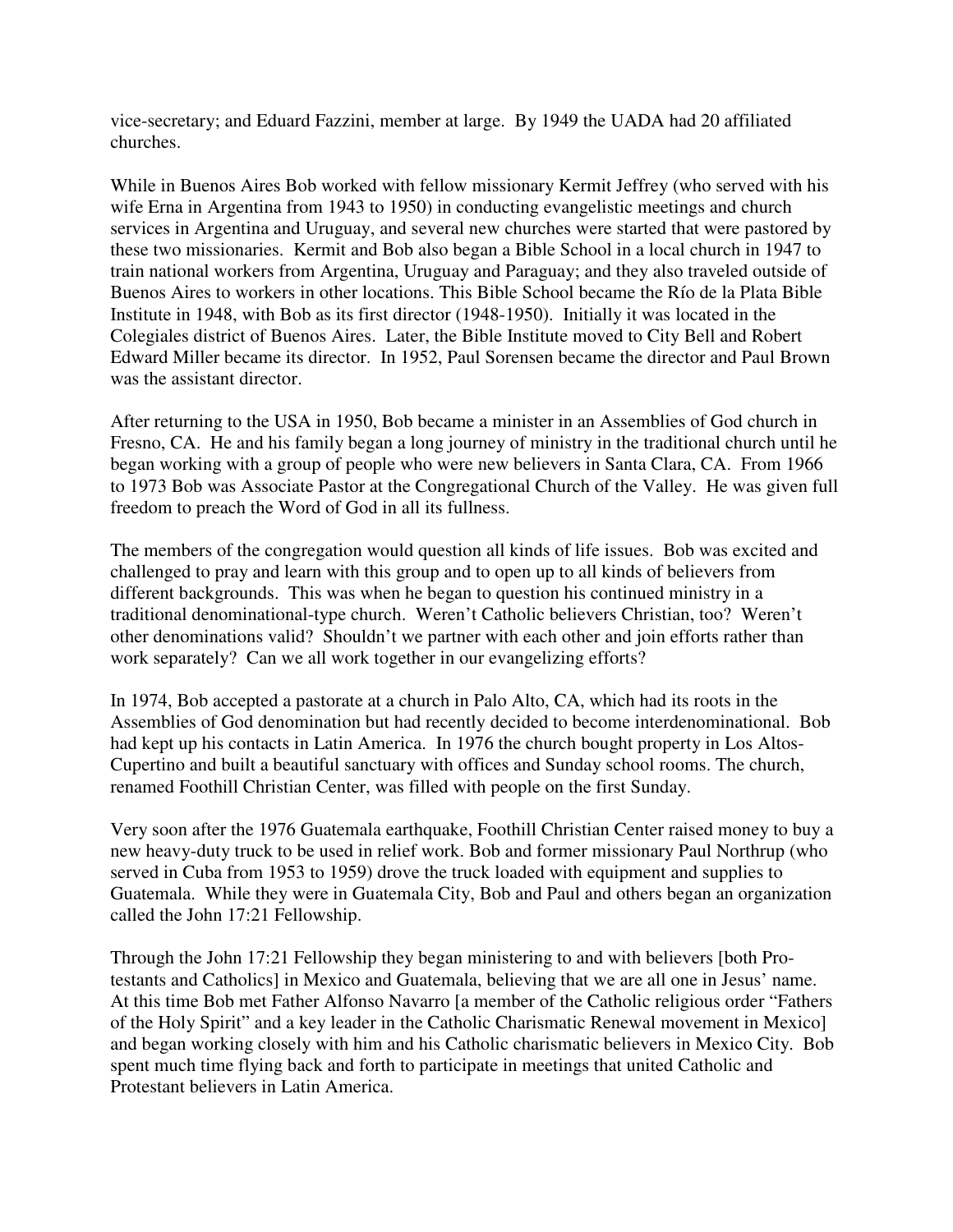During this time there was an exchange of meetings between Mexico and Foothill Christian Center. Small groups were always traveling between Bob's church in Los Altos and Padre Navarro's parish in Mexico City. There was a spiritual revival in these churches, both among Catholics and Evangelicals who praised God together. A young people's group began at the Foothill Christian Center that grew and united both Catholic and Protestant youth.

After Bob and Margaret began their "official" retirement in 1985, they moved from San Jose, California, to Prescott, Arizona. However, Bob kept up his love of communicating with his Latin American friends in Argentina and Mexico. During 1987, he and Margaret returned to minister in the Buenos Aires church that he formerly pastored in the 1940s and renewed many friendships.

Bob passed into the Lord's presence on September 28, 1998 in Chandler, Arizona. He was survived by his wife Margaret and his three daughters -- Deborah (Debbie) Raber, Brenda Griffith and Elizabeth (Anne) Theodosis -- who together have six children and three grandchildren.Margaret currently lives in a retirement home in Chandler, Arizona, and is still active in the Lord's work.

Source: Document written by Margaret Thomas and her daughter Debbie Thomas Raber, with editorial assistance from Clifton L. Holland.

Date e-mail document received: May 11, 2009 (revised on May 16, 2009).

Note: New information for this biographical sketch was obtained by Holland from a variety of sources, including Luisa Jeter Walker's book, *Siembra y Cosecha,* Volume 2: *Reseña histórica de las Asambleas de Dios en Argentina, Bolivia, Chile, Paraguay, Perú and Uruguay.* Deerfield, Florida: Editorial Vida, 1992.

**(4) Hector Tamez** (coordinator for Latin America)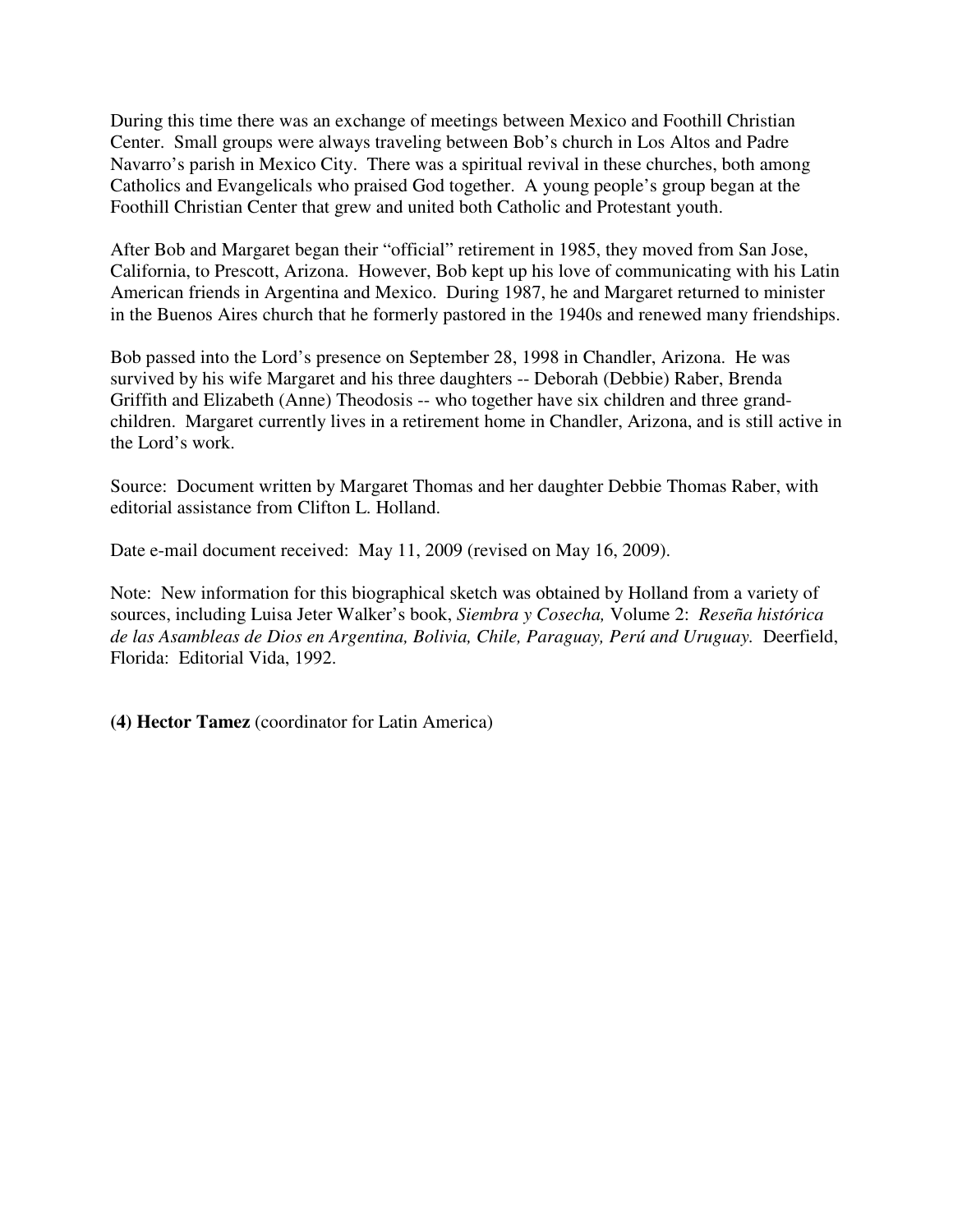## **(5) Paul Northrup** (b.1930 – d.2011)

In 1953, Paul and Vera Northrup planted a church in Sancti Spiritus, Cuba, which became the first church of the Buenas Nuevas (Good News) Church Association. God graciously blessed this apostolic ministry and today, in spite of a repressive communist regime, the association has grown to include 43 organized churches and more than 300 house churches.

In 1959, Paul and Vega left Cuba after the Revolution to serve the Lord in Mexico, California and many other locations under the sponsorship of Gospel Relief Missions (GRM), which was founded in 1959 by Paul's beloved Aunt Elizabeth Thompson in Fresno, CA to support Paul, Vera (married in 1953) in their missionary endeavors. Since then, the GRM has worked effectively to implement training, assistance and relief programs in Latin America.

#### Source: http://www.gospelrelief.org/index.html

Paul and Vera Northrup's son John wrote the following tribute in February 2011 after Paul went to be the Lord.

Paul was a treasured dad, grandpa and mentor. Just as he was a treasure to so many who knew him. Paul served as an elder at Mission Hills Community Church in Rancho Santa Margarita, CA, for nearly 30 years. He led outreaches across Latin America. He counseled and discipled generations of believers world-wide to be unwavering in their devotion to following Christ and relentless in pursuing unity in the Body. Paul was a gentle, fearless witness. He was a visionary, pioneer missionary.

•1930 Born •1935 to 1942 Lived in Hawaii •1945 to 1948 Lived in Venezuela (his parents served with New Tribes Mission) •1949 to 1951 Attended Bible College (SCC Costa Mesa, CA)

- •1951 to 1959 Missionary in Sancti Spiritus, Cuba
- •1953 Married Vera Seals in Fullerton, CA
- •1959 Gospel Relief Missions founded in Fresno, CA
- •1961 to 1978 ABC Bible Training Center Puebla, Mexico
- •1954 to 1961 5 children--Ruth, Connie, Celeste, John & Randy
- •1978 to 2011 Served with the John 17:21 Fellowship for unity in the Body of Christ
- •1979 to 1981 "Jesus 80" Anaheim Stadium
- •1979 to 2011 Missions Elder, Mission Hills Community Church
- •1979 to 2011 Lived in Tustin & San Clemente, CA

Source: http://1000memories.com/paul-northrup/biography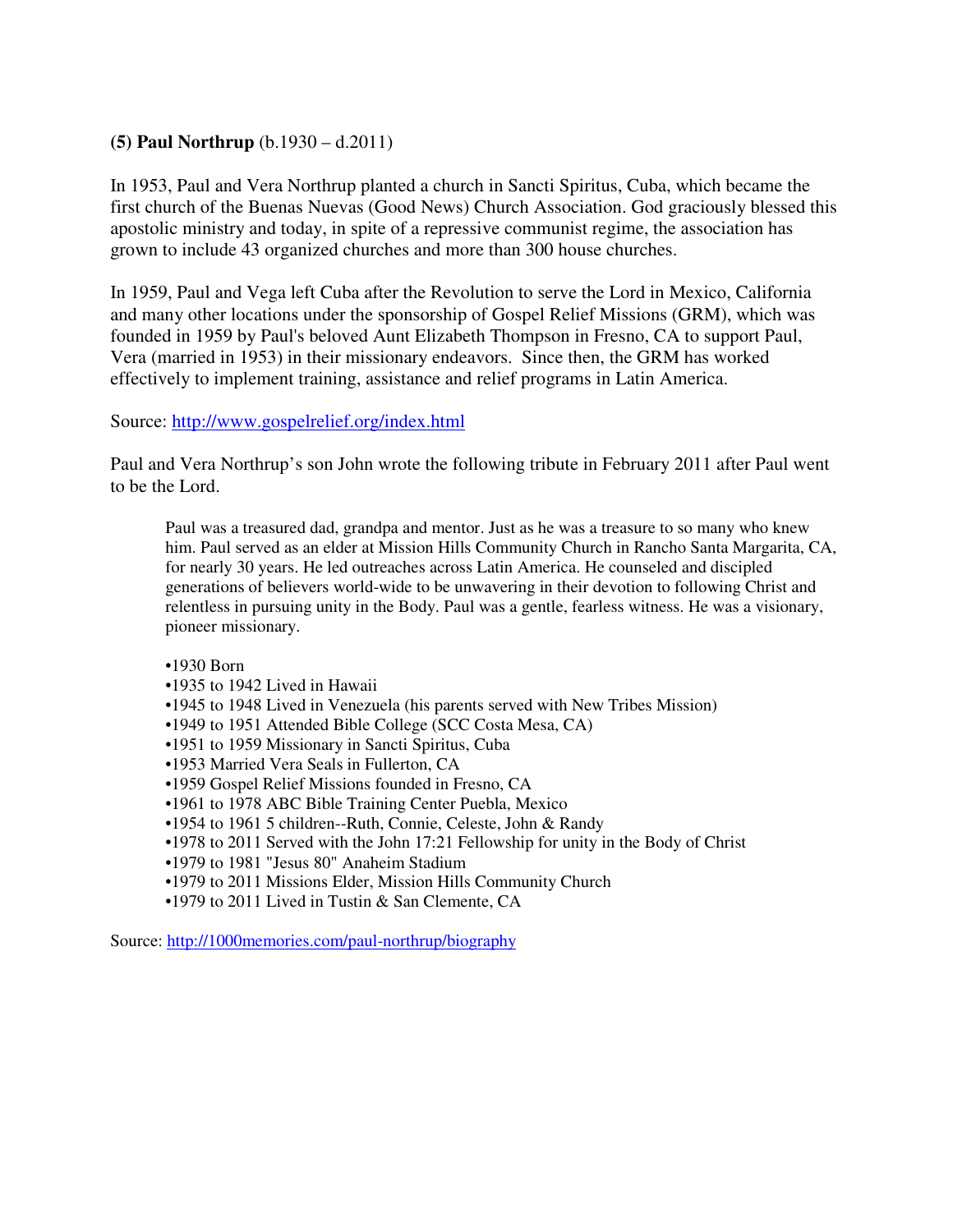# **Pastor returns to see Cuban Evangelical church thriving**

By John Rice, *The Associated Press -* Posted 11/23/2003 12:27 PM

CAMP CANAAN, Cuba — Paul Northrup raised his hands and shouted "Alelujah!" A congregation of more than 1,000 Cubans echoed back.



Pastor Paul Northrup celebrates at the Cuban missionary church he founded 50 years ago.

By Jose Goitia, AP

The small church that Northrup planted in central Cuba 50 years ago has grown and thrived since he left in 1959, becoming a small part of a broad movement that Cuban evangelicals have built across their socialist nation.

"They told us when we left, the work would fail," Northrup said. "There were seven churches then. Now there are 53."

Northrup, now 71, and his family came down from southern California to join with Cuban church members for a 50th anniversary celebration this month at a borrowed Methodist center called Camp Canaan, some 170 miles east of Havana.

For hour upon hour, they sang, clapped, prayed and preached in a big brick church whose wideopen sides let breezes cut the tropical heat.

"It makes me happy. It's kind of like our kids and grandkids," Northrup said.

Northrup came to Cuba with his wife, Vera, in 1953 as an independent [Pentecostal] preacher, carrying only "our clothes and an accordion." In Sancti Spiritus, he found a radio station that sold him time for \$6 a minute and he began to preach.

Soon he managed to establish a small church called Buenas Nuevas — "Good News."

A milkman who regularly passed by grew curious and decided to enter one day. "I didn't know that by entering, my life was going to change," said Eliseo Leon, who is now president of Buenas Nuevas.

As Northrup built the church, Fidel Castro was building a revolution against the dictatorship of Fulgencio Batista.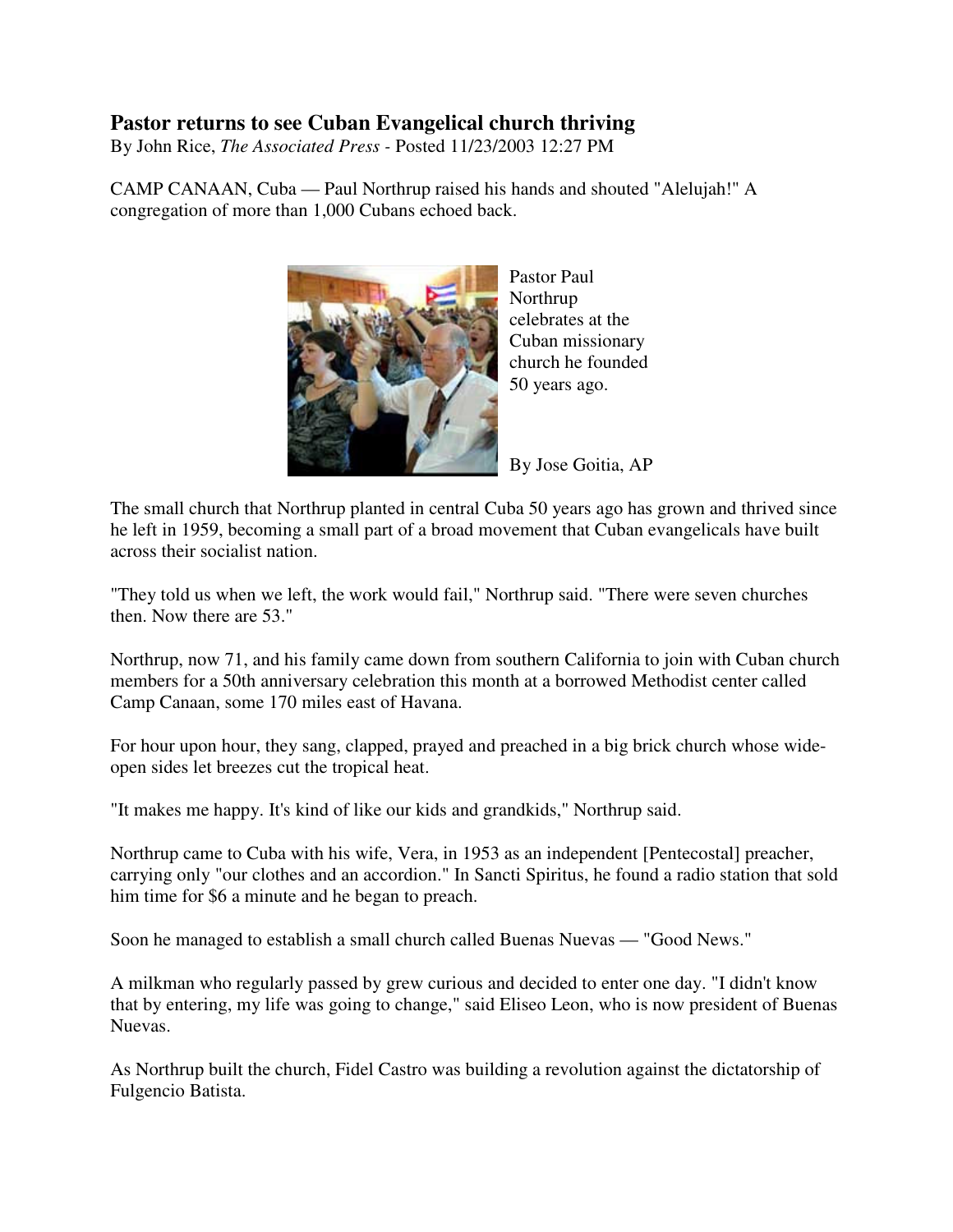Northrup recalled seeing rebels that Batista's men hanged from streetlights. Another day, "Batista sent his planes in at night. One had a searchlight and the other planes would strafe where they thought the rebels were."

"Not that it would have done any good against a .50-caliber (gun), but we took all the mattresses we had, piled them on a bed" and hid underneath, he said.

After toppling Batista, Castro's revolution veered toward socialism. Relations with the United States soured and the atmosphere grew uncomfortable for many Americans.

Northrup said he left because his presence could make some think of Buenas Nuevas as a U.S. church: "We felt we'd hurt them more by staying." He later went on to establish Gospel Relief Missions in Mission Viejo, Calif.

Hundreds of other pastors, both foreign and Cuban, also left the country.

For the next 25 years, all religions struggled under an explicitly atheist government that discouraged all sorts of religious faith. Believers were barred from important jobs and were viewed with hostility by officials who oversaw just about all aspects of life.

"They were trying to make ends meet. There were some places they lost membership," said **Marcos Antonio Ramos**, a Miami-based Baptist preacher and historian of Cuban Protestantism.

But the wall was starting to crack by 1984, when Castro attended a Protestant service with Jesse Jackson. The collapse of the Soviet Bloc later led the government to abandon official atheism and to openly, if warily, accept religious faith.

The arrival of Pope John Paul II in Cuba in 1997 drew attention to the island's Catholics, but many analysts estimate that attendance at Protestant churches has long exceeded that at Catholic services.

The 1990s brought what Northrup called "a great awakening."

Ramos estimated that weekly Protestant church attendance has roughly tripled since 1989 to 300,000 people, with an additional 100,000 Jehovah's Witnesses, though he said the Protestant growth appears to have stalled in the last few years. He estimated Catholic attendance at about 150,000.

Northrup's decision to register his new church with the government in 1954 turned out to be fortunate: After the revolution, no new churches were recognized and unofficial churches, often operating out of houses, ran the risk of being shut down.

It's still hard to get permission to build new churches and Buenas Nuevas has about 200 homebased worship centers. They are among thousands of such home churches that Assemblies of God, Presbyterians, Methodists and other Protestants have sown across Cuba.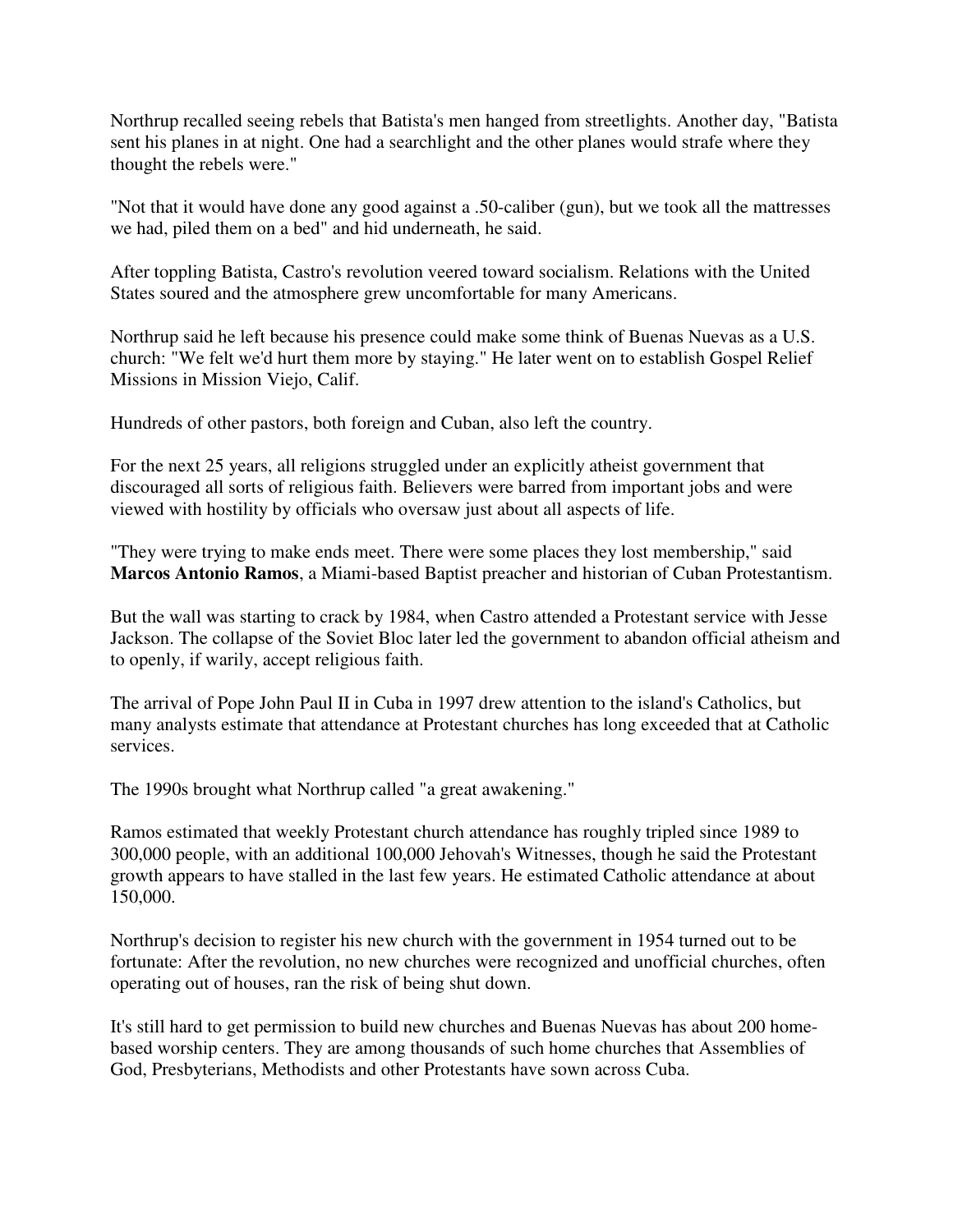Among them are a few churches served by Carlos Rumbaut, of Ciego de Avila. He said he was a priest in the African-based Palo Mayumbe spiritualist religion before following his father to Christianity.

"I felt something strange" one day and went out walking aimlessly, he said. When he wandered across a church, Rumbaut said, he went in and found his father there, praying for him.

For Northrup, perhaps the best thing about the 50th anniversary ceremony was realizing he was not really needed for the church to develop.

"The work for a missionary," Northrup said, "is to plant a seed, get it growing and then move on."

SOURCE: http://www.usatoday.com/news/nation/2003-11-23-pastor-cuba\_x.htm

# **(6) Friar Alfonso Navarro Castellanos** (b.1935-d.2003)

# **Renovación Cristiana Católica en el Espíritu Santo, Arquidiócesis Primada de México**

En México se inicia en 1970 con la autorización del Sr. Cardinal Miguel Darío Miranda en un grupo de 30 personas en el secretariado de la Pastoral Social con asesoramiento de Mons. Carlos Talavera, actual obispo de Coatzacoalcos, Veracruz. El Papel del **Padre Alfonso Navarro Castellanos** y los Padres del Espíritu Santo en el Desarrollo de la Renovación Carismática de México y otros países.

El Sistema Integral para la Nueva Evangelización (SINE), fundado en México por el Padre Alfonso Navarro Castellanos, intenta llevar al cumplimiento las expresiones del Santo Padre procurando que los planes diocesanos de Misión y Pastoral se realicen a través de las comunidades parroquiales, y el párroco como cabeza.

\* \* \* \* \*

The "Centro de Renovación del Altillo" (Monasterio de San José del Altillo) in southern Mexico City, led by **Friar Alfonso Navarro Castellanos** (b.1935-d.2003) of the Mexican Catholic religious order Congregation of Missionaries of the Holy Spirit (Congregación de Misioneros del Espíritu Santo), became the major center of the Catholic Charismatic Renewal movement in Mexico.

Navarro was born in Guadalajara, Mexico in October of 1935. He joined the Missionaries of the Holy Spirit and was ordained to the priesthood in 1962. He earned a doctorate in philosophy from the University of Fribourg in Switzerland and an advanced degree in theology in Rome. As a young priest, he was present during the opening of the Second Vatican Council.

Following his time in Europe, he taught philosophy and theology at various seminaries in Mexico and Peru. **Beginning in 1971, he was assigned the post of Secretary of the General Com-**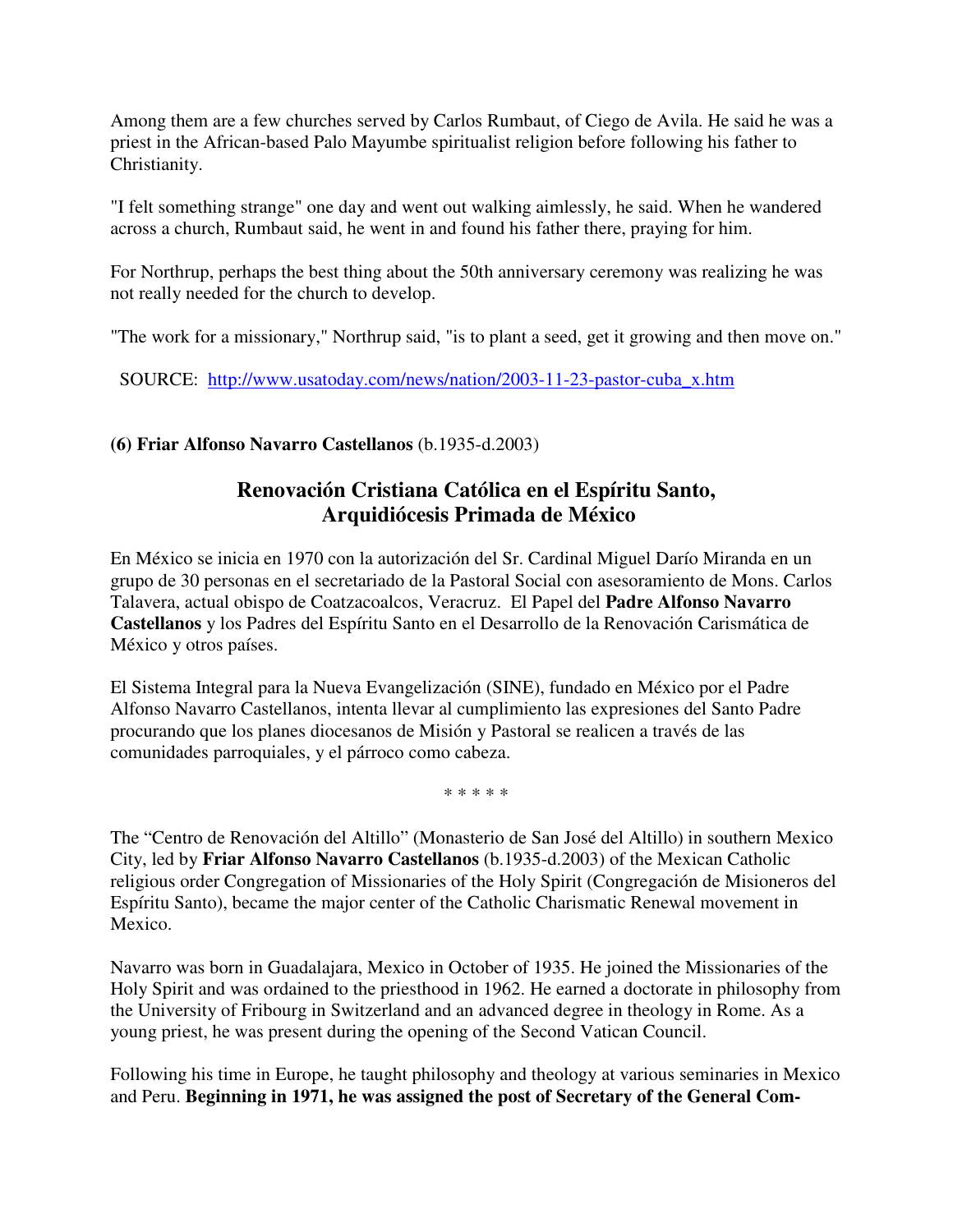#### **mission for Pastoral Work for his order. He also began his role as leader of the CCR in Mexico during that year.**

Constantly studious of the documents of Vatican II, post-conciliar documents, and books on missiology -- especially topics on evangelization and catechesis -- he started a center for evangelization and catechesis in the Archdiocese of Mexico City in the mid-1970s.

This center evolved into a missionary and pastoral process for a parish in northern Mexico in 1979 and a pilot "parish" in the Archdiocese of Mexico City in 1980. The pilot "parish," a new territory for a parish, officially became **Parish of the Resurrection in 1984**. Soon this process spread to other parishes in Mexico City, Mexico and then throughout Latin America. Since 1985, it has been implemented in several Hispanic parishes in the USA -- initially Texas and California. In 1989, the first all English-speaking parish began implementing the process in Quincy, Illinois, under the leadership of Rev. John Beveridge. The process has begun implementation in Nebraska, New Jersey, Florida, Oregon, West Virginia, Pennsylvania, New York, Washington, Ontario, and other places in the USA and Canada.

Distinctive of this process are its evangelization retreats, which is a renewal of the Initiation Sacraments and a deeper renewal of one's relationship to God, its small Christian community follow-up, involvement with neighborhood ministries, outreach to those in need, missionary outreach to all in the parish territory, and social transformation. Navarro had a keen sense of looking at all ministries and social action through the lens of evangelization.

This process has been presented to CELAM and has the support of many bishops throughout Latin America. Several bishops and priests in this country have been very supportive of this process as well.

Since the 1980s, Navarro has conducted seminars on this missionary and pastoral process, called **SINE (Systematic Integral New Evangelization)** for many parishes and dioceses in the USA, Latin America and Europe. It has had a tremendous impact upon many lives, many families, and many parishes -- helping all to realize that evangelization is the essential mission of the Church and of their everyday lives.

The Rev. Alfonso Navarro Castellanos, MSpSC, was pioneer in Catholic Evangelization. He died of a heart attack at age 67 on Monday evening, June 2, 2003. His funeral was at Holy Spirit Parish in Mexico City on Wednesday, June 4, 2003, where he was a pastor.

Sources: http://sinecentral.org/principal.html - http://sinecentral.org/palfonso\_1.html

## **(7) Juan Carlos Ortiz** (b.1935)

Over thirty years ago, Billy Graham invited a number of key ministers from around the world to an evangelism conference in Germany. It was during that conference that Dr. Robert H. Schuller first heard a speaker that he would never forget -- Dr. Juan Carlos Ortiz of Buenos Aires, Argentina (born in 1935).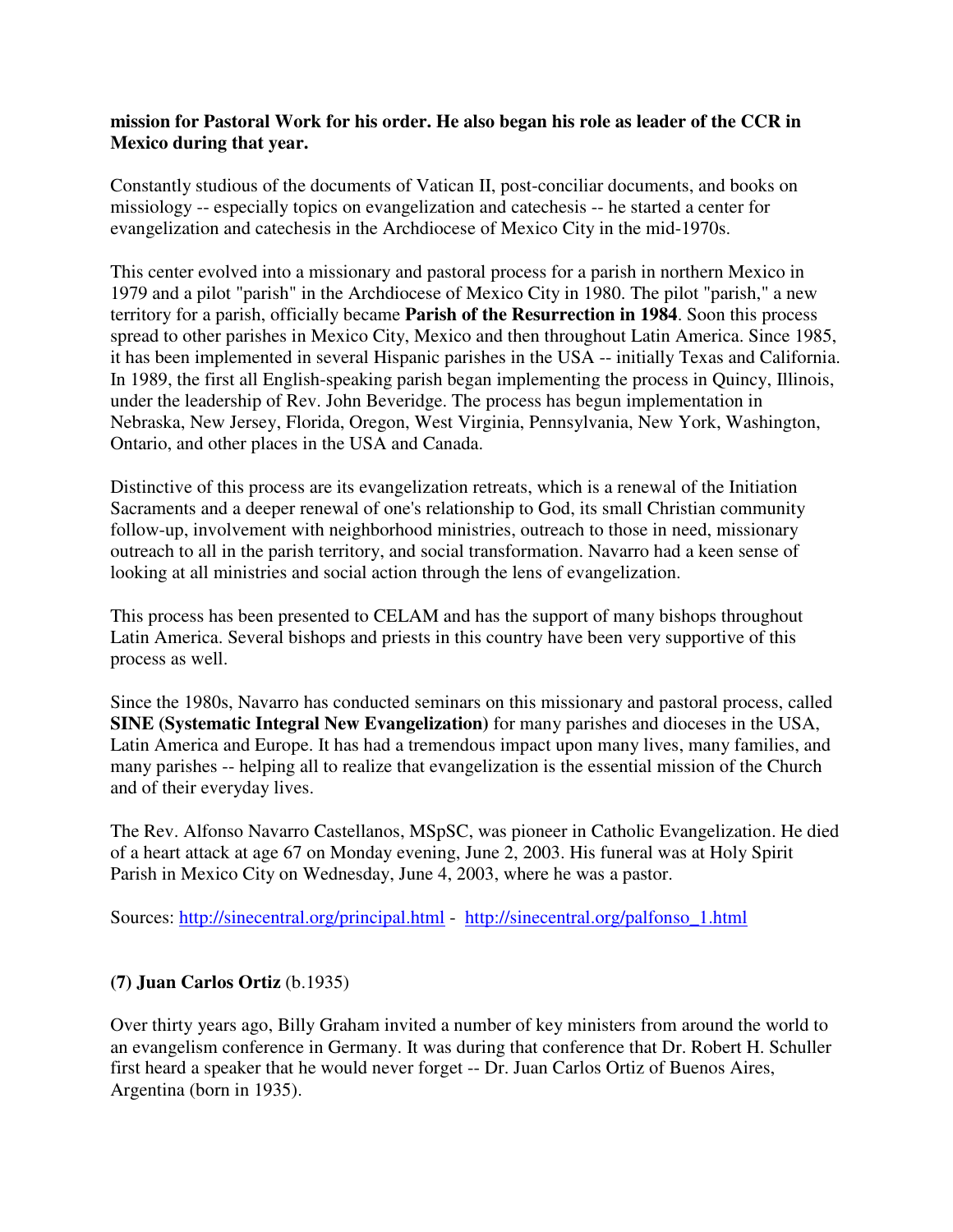Juan Carlos began his career as pastor and evangelist at the surprising age of sixteen in Argentina. His dynamic and vibrant messages were so effective that a seminary granted him a special exemption and accepted this underage student with God's fingerprint on his life into their school. In 1956 Ortiz was ordained in the Christian Assemblies of God in Argentina. By age twenty-three, Juan Carlos was preaching the gospel of Jesus Christ at crusades throughout Argentina.



At age twenty-six, Juan Carlos married Martha Palau (evangelist Luis Palau's sister) in 1961 and later became the senior pastor of one of the largest evangelical churches in Buenos Aires, Central Assembly of God, from 1966-1978. He was one of the leaders of the Argentine Charismatic Renewal movement between 1968 and 1978.

He was also a contributor at the International Congress on World Evangelization held in Lausanne, Switzerland, in 1974 along with such prominent Evangelical leaders as Billy Graham, Samuel Escobar, Francis Schaeffer, Malcolm Muggeridge, John Stott and Ralph Winter.

Since then, Juan Carlos' ministry has expanded greatly as he ministered at conventions, religious congresses, universities, seminaries, and churches across five continents. He has taught in a Bible College -- Instituto Biblico de la Plata -- in Argentina, and at present is a professor at the Fuqua School of Communications, which operates on the campus of the Crystal Cathedral, in Garden Grove, California. He is also Pastor of the Hispanic Ministry at the Crystal Cathedral.

For five years, Dr. Ortiz produced the television series, "La Hora de Poder," which was aired in a dozen Latin American countries. He has also produced two radio series, one in Argentina ("La Hora de la Fe") and one in Southern California ("Una Cita con Juan Carlos Ortiz").

Some of his books including *Discipleship*, *Call To Discipleship*, *This Gospel Will Be Preached*, *The Cry Of The Human Heart*, *Living With Jesus Today* and *God Is Closer Than You Think* have been translated into other languages establishing him as a world- renown author.

In 1990, sixteen years after they first met, Dr. Schuller asked Juan Carlos to pastor Crystal Cathedral's newly forming Hispanic Ministry, which started with twelve people and quickly grew to five hundred, then to over 2,000 people. At the height of this church growth, Juan Carlos was diagnosed with less than a twenty percent chance of survival due to a malignant form of cancer that was spreading rapidly. After leaving his position (after 2003) at the Crystal Cathedral due to his illness, Juan Carlos experienced a healing miracle. He has recently returned to the ministry as the Crystal Cathedral's interim Senior Pastor and as a speaking pastor for "America's Television Church," the *Hour of Power.* 

In November 2008, the Executive Team of Crystal Cathedral Ministries received and accepted the resignation of Rev. Robert Anthony Schuller as Senior Pastor of the congregation. When the Senior Pastor position became vacant, Crystal Cathedral Ministries asked Dr. Juan Carlos Ortiz to serve as Interim Senior Pastor. Juan Carlos is an internationally known evangelist and founder of the Crystal Cathedral Hispanic Ministry. As we begin our search for a Senior Pastor, Dr. Juan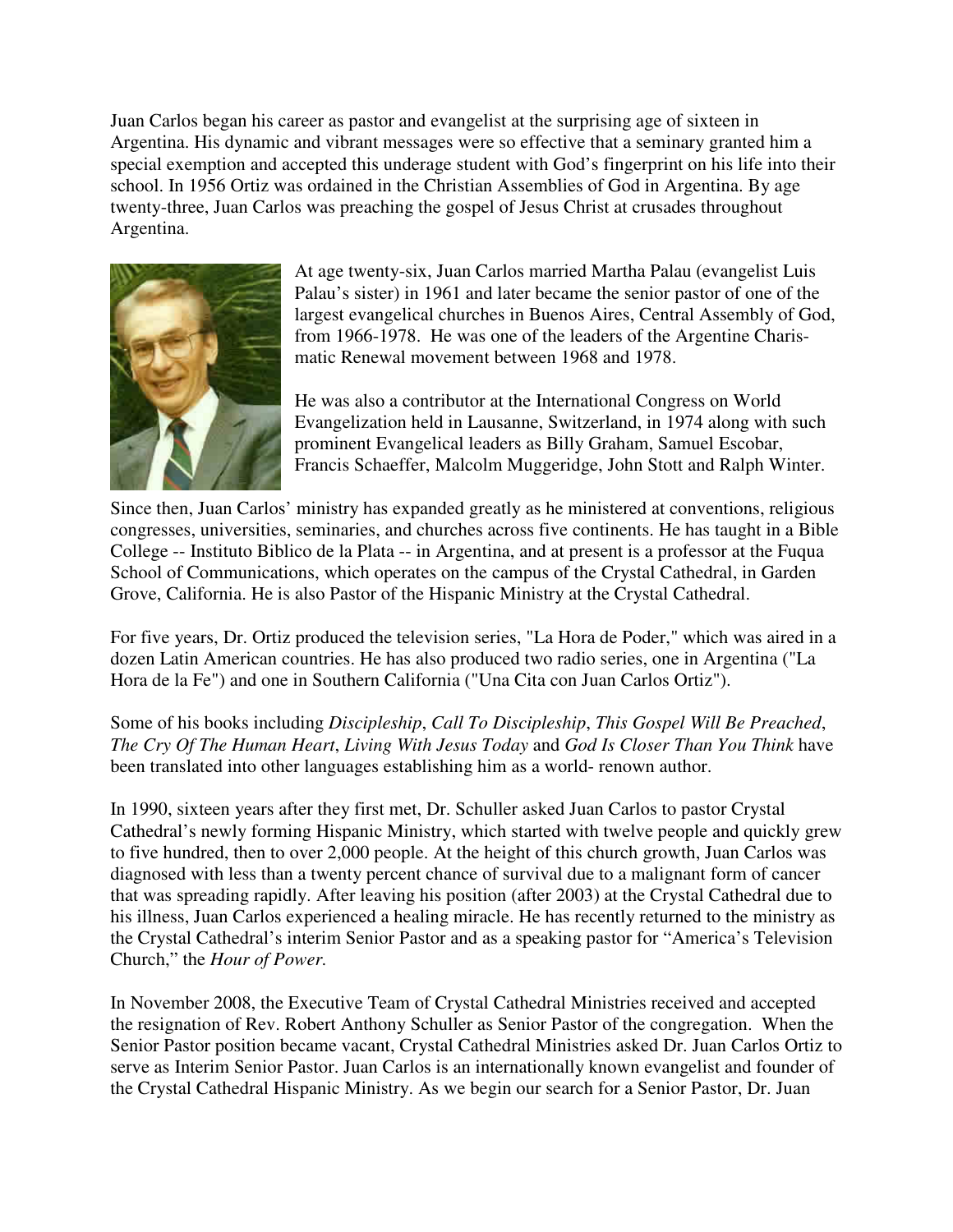Carlos Ortiz and the California Classis of the Reformed Church in America will continue to provide leadership and assistance for the pastoral staff and congregation.

Located in Garden Grove, California, the Crystal Cathedral is the home base for the international Crystal Cathedral Ministries, including a congregation of over 10,000 members and the internationally televised "Hour of Power."

## Adapted from:

http://www.crystalcathedral.org/hour\_of\_power/pastors/index\_lc.php?contentid=3641 http://www.crystalcathedral.org/events\_news/media/press\_releases/press\_112908b.php http://crosslifebooks.com/authors\_author.php?authorid=91

By Mike Reynolds: I thought you might like some background information on the man who is at least temporarily replacing Robert A Schuller as the Interim Pastor of the Crystal Catheral. I personally don't believe he will become the Senior Pastor as Schuller will be looking for a "name" pastor that matches his theology. As to just what that is I will deal with that tomorrow afternoon.

Ortiz was for many years the pastor of a large Pentecostal congregation in Buenos Aires, Argentina. He became internationally known through the 1974 Congress on World Evangelism in Lausanne, and the publication of his first book, "Disciple" in 1975.

Ortiz believed that the Church must reform its structures and rebuild into flexible "new wineskin," in order to do the job of forming a united world community of believers. Here is a quote from his book.

*"God is going to have a new community. Things are starting to happen in the Church. The world generally doesn't know it yet, but it's coming. We are going to be like a city on a mountain, an example of a community that loves one another… once it starts with the pastors, it will spread quickly to the other parts of the Body of Christ in our cities. When Jesus looks at your city, he sees his shepherds and sheep as all one unity. If we are in Jesus, we will see the same thing. Not all of us have the "right" doctrine, but that doesn't seem to stop Jesus from loving us anyway. Neither should it stop Jesus' servants." (Pp 55, 59, "Disciple")*

Source: http://obadiah1317.wordpress.com/2008/12/18/juan-carlos-ortiz-replaces-robert-aschuller-as-interim-pastor-of-crystal-cathedral-by-tricia-tillin/

# **ADDITIONAL HISTORICAL INFORMATION:**

Charles Simpson, "Covenant, The Cornerstone of Community," in *New Wine Magazine*, Vol. 13, No. 9, September1981: http://www.csmpublishing.org/pdf/newwine/09-1981.pdf

"I am privileged to be a member of a Christian organization called **John 17:21**, which is led by **David Du Plessis** and **Ron Haus** and is dedicated to the pursuit of unity among Christians."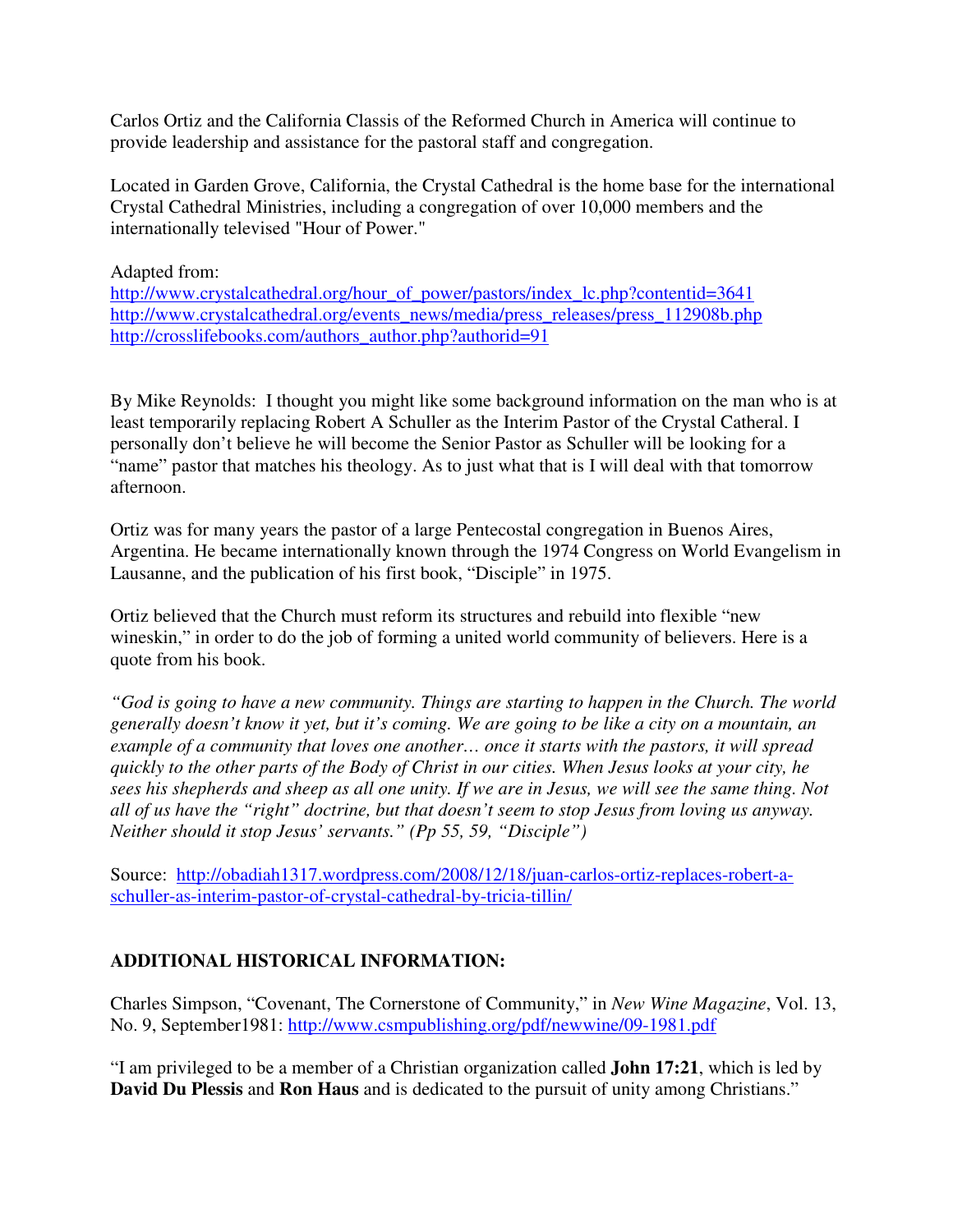\* \* \* \* \*

**(8) Ron Haus,** Pastor of the Church on the Hill, in Vallejo, California, and chairman of the conference, informed all present of the purpose of the gathering--"reconciliation." He then introduced **David du Plessis**, who shared the testimony of his many years in Pentecost and spoke on the need for unity and forgiveness. – also, Des Evans, a Ft. Worth pastor was on the John 17:21 planning committee…

One of the John 17:21 conferences was held in Dallas, TX, from February 7-9, 1980, called Charismatic Leadership Convocation, with about 400 participants. The features speakers included **David du Plessis**, **Ralph Martin** (a leader in the Catholic Charismatic Renewal), **Juan Carlos Ortiz**, **John Johnson** (a black charismatic leader), **Larry Christianson** (a Lutheran pastor) and **Bob Mumford.**

Don Basham, "A Time to be Reconciled," in New Wine Magazine, Vol. 12, No. 5, May 1980: http://www.csmpublishing.org/pdf/newwine/05-1980.pdf

See: "Final Report" in *Pneuma*, Volume 12, Number 1, 1990, pp. 97-115(19).

See: "An Exercise on the Frontiers of Ecumenism": Almost Thirty Years of Roman Catholic-Pentecostal Dialogue" by Kärkkäinen, Veli-Matti in Exchange, Volume 29, Number 1, 2000, pp. 156-171(16).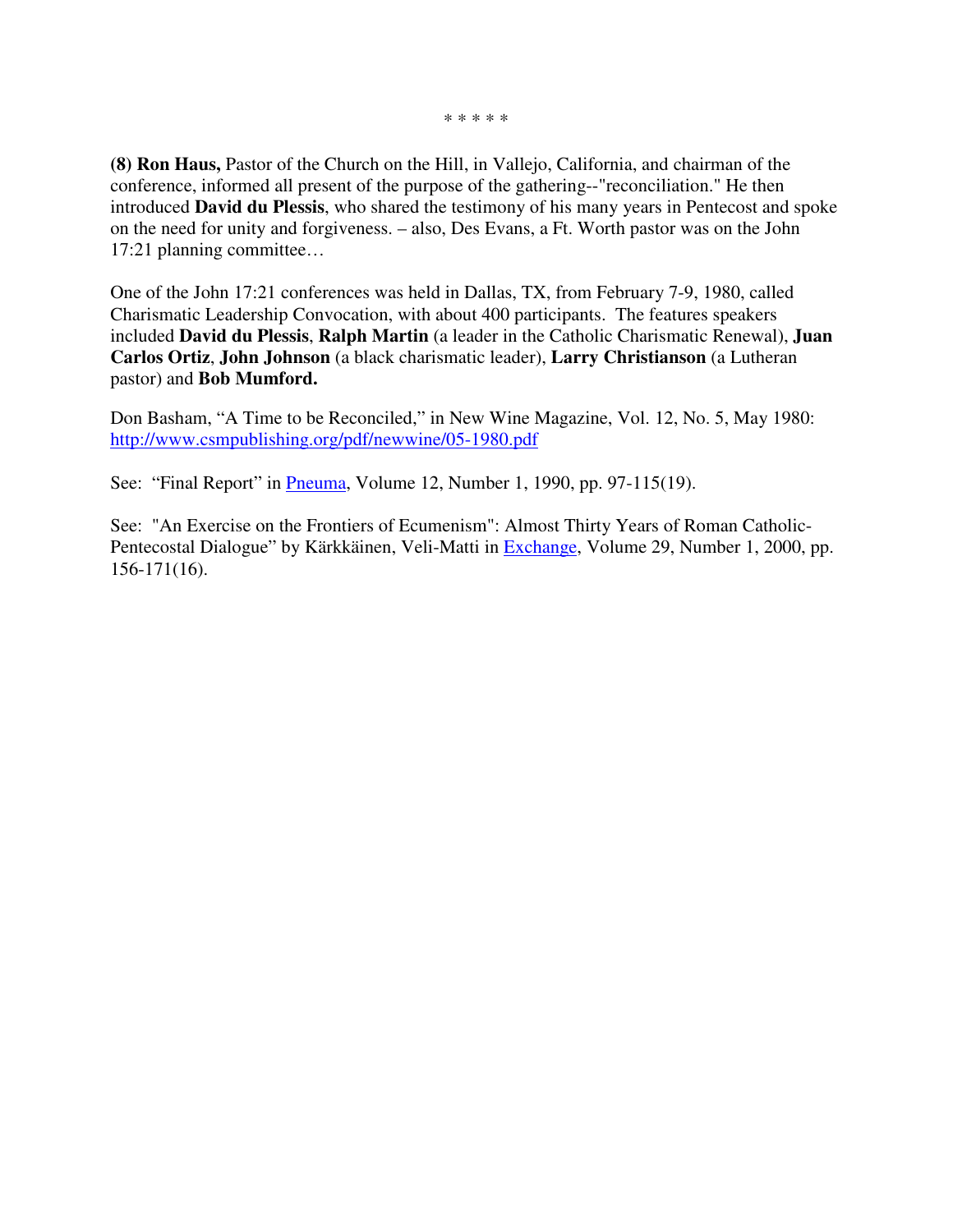## **PART II**

Notes on my research at the David duPlessis Collection archives at the David Allan Hubbard Library at Fuller Theological Seminary on 23 July 2009: Mrs. Nancy Gower, Associate Archivist. Review of documents.

#### **1. August 1, 1977 report:**

#### **Board of Directors formed in the USA**

Ron Haus, President Bob Bush, VP Paul Northrup, Secretary Bob Thomas, Treasurer Hector Tamez, Coordinator Elmer Bueno, Latin American Ambassador Ralph Wilkerson, Ambassador-at-large

**Coordinators named for Latin America:** Hector Tamez with the assistance of Elmer Bueno, Bill Finke and Roger Leyton.

 Meeting for Central American leaders scheduled for August 22-24, 1977, in San José, Costa Rica.

Minutes taken by Paul Northrup, Secretary

#### **2. Officers of the John 17:21 International Fellowship: August 16, 1977.**

President: The Rev. Ron Haus (Benecia, CA) Secretary: The Rev. Paul J. Northrup, Costa Mesa, CA Honorary Chairman: The Rev. David duPlessis

Slogans: "John 17:21 is you in demonstration of unity with every member in the Body of Christ." – "A new concept in Renewal, Unity and Evangelism."

#### **3. Minutes of the John 17:21 Executive Board Meeting, held Friday, January 6, 1978**

Present: Ron Haus, Bob Bush, Bob Thomas, Paul Northrup, Paul Finkenbinder, Hector Tamez, Bill Finke and Hobart Vann.

- Plans were made for rallies in the following cities: Montreal, Toronto, NYC, Louisville and Atlanta with David duPlessis as the main speaker.
- Doug Weed and Bill Carmichael are writing the philosophy of the John 17:21 Fellowship.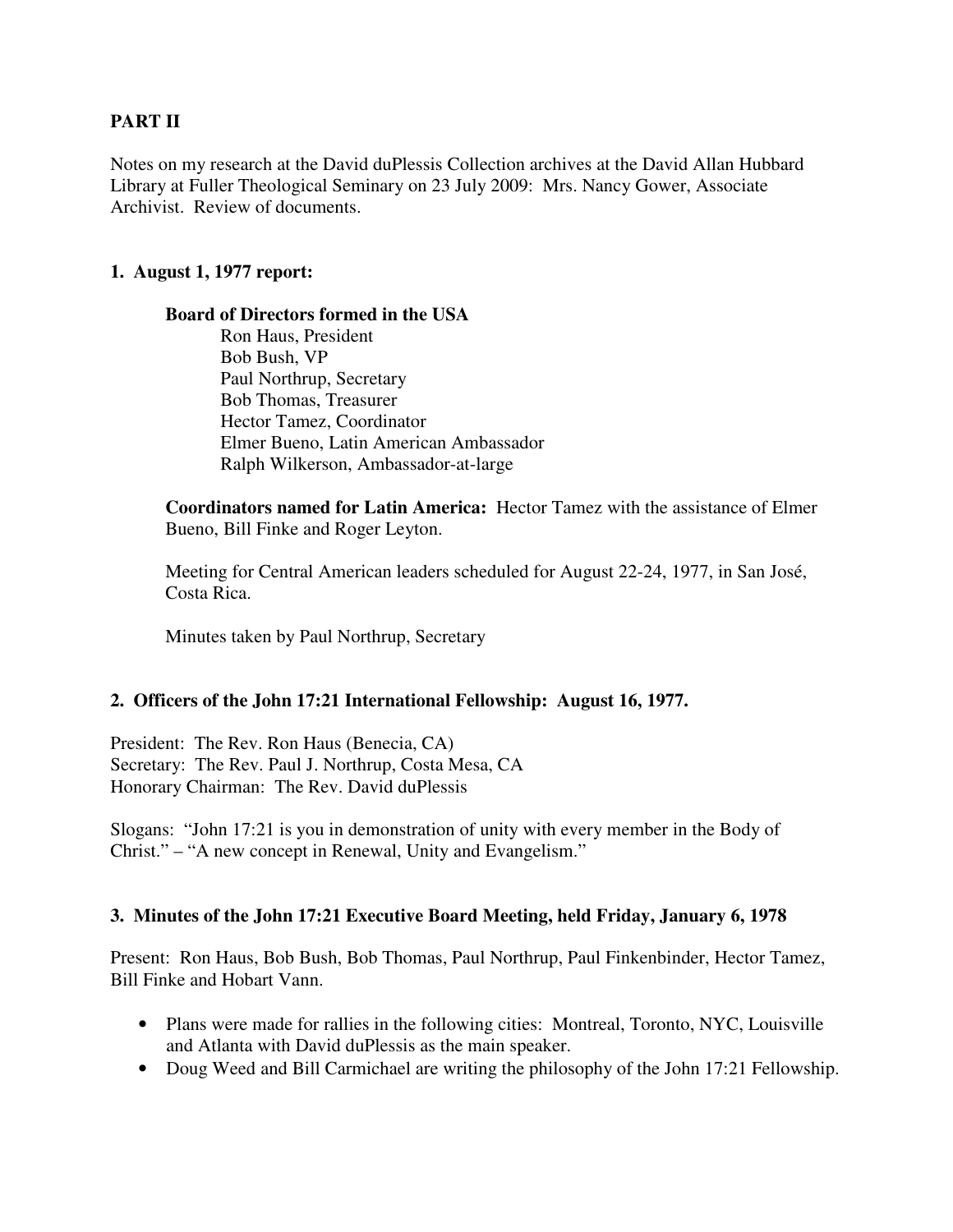- Agreed to invite Juan Carlos Ortiz to minister in John 17:21 Fellowship encounters worldwide.
- Hold a fundraising rally in Orange County, CA, on May 1, 1978, at South Coast Plaza Hotel in Costa Mesa, to be coordinated by Paul Finkenbinder, Paul Northrup, Ed Cole and Allen Porterfield.
- **The Latin American coordinator is: Hector Tamez.**
- Scheduled encounters in Latin America:

| Mexico City, Mexico: | January 12-14, 1978  |
|----------------------|----------------------|
| Managua, Nicaragua:  | February 22-25, 1978 |
| Honduras:            | March 16-19, 1978    |

- Possible speakers: Father Tom Forrester and Father Alfonso Navarro.
- 1978 budget:

| Latin American administrative costs | \$37,000 @ 3,083 monthly |
|-------------------------------------|--------------------------|
| LAM encounters                      | 20,000                   |
| U.S. Administrative costs           | 18,000                   |
| TOTAL                               | \$75,000                 |
|                                     |                          |

Minutes taken by Paul Northrup, Secretary

## **4. Charismatic Conference held April 14-16, 1978, at Bethel Temple, Sacramento, CA.**

English Program Speakers:

- The Rev. Jerome Bevilacqua, OSA (San Diego)
- The Rev. Glen Cole, Assemblies of God (Washington State)
- The Rev. David duPlessis, Assemblies of God (Oakland, CA)
- Herbert E. Ellingswood, Assemblies of God (lawyer)
- The Rev. Ronald C. Haus, Vallejo's Church of the Hill (TV personality, Concord, CA)
- The Rev. Ray Mossholder
- The Rev. Ralph T. Techenor, SJ (Charismatic since 1970)
- The Rev. Paul G. Tralin, pastor of Trinity Church (Sacramento, CA)

Spanish Program: Saturday, April 15, 1978

Main Speaker: Bishop Nicholas D'Antonio, OMF, who spent 30 years in Honduras and was expelled by the Honduran Government because of his human rights activities; he was reassigned to the Archdiocese of New Orleans, LA, as vicar for Spanish-speaking people; he heads the Latin American Apostolate for the Archdiocese of New Orleans.

# **5. Letter to Dr. David duPlessis, dated April 19, 1978, written by Paul J. Northrup, Secretary:**

 "Present at the next Latin American Committee will be Elmer Bueno, Paul Finkenbinder and Hector Tamez who will be reporting on recent John 17:21 activities in Latin America."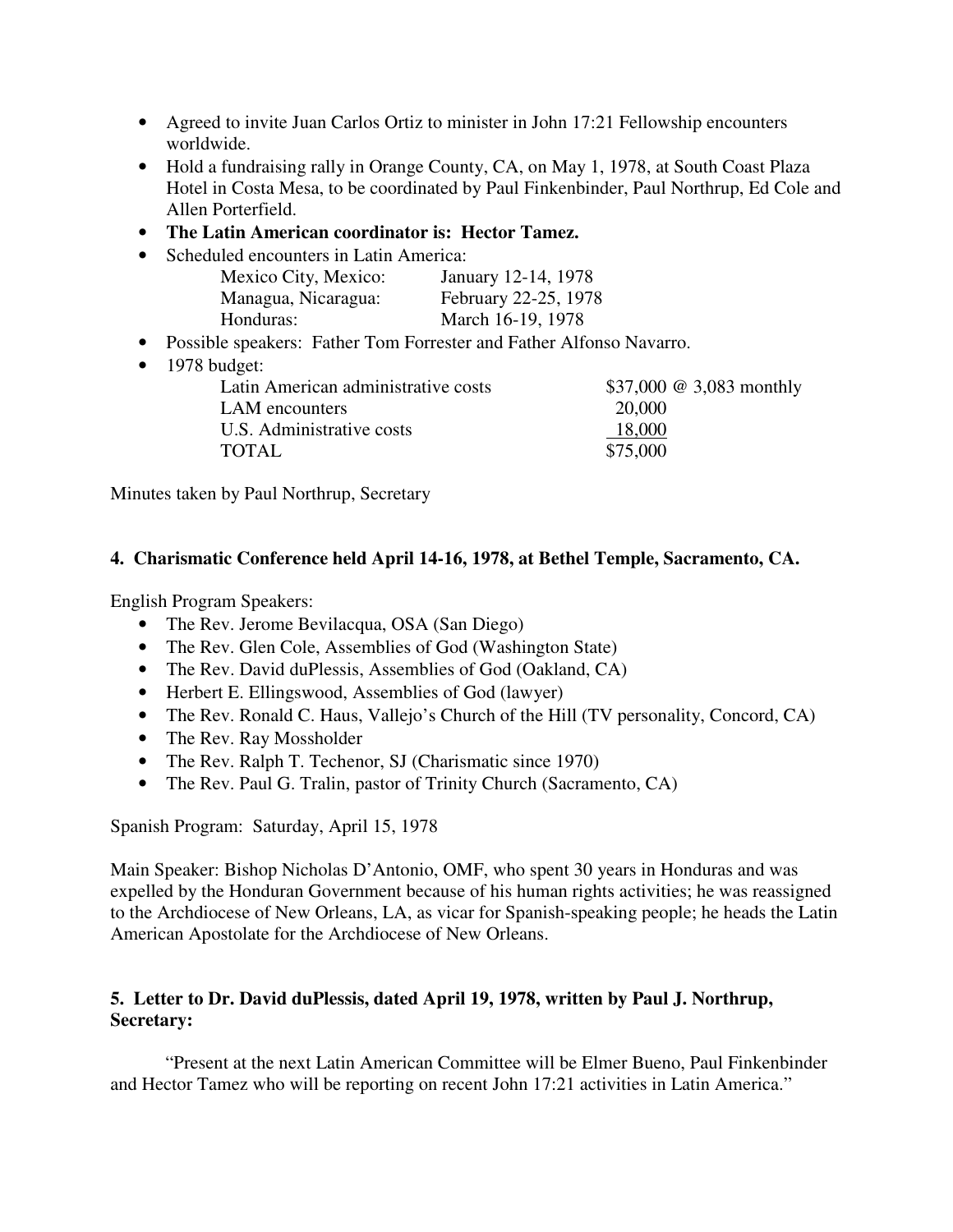#### **6. Latin American Committee meeting to be held on May 2, 1978 in Costa Mesa.**

**7. November 1978:** John 17:21 meetings were held in Argentina with David duPlessis, Bob Thomas, Bill Finke and Juan Carlos Ortiz.

#### **8. Meetings in Chicago on October 27, 1978:**

 U.S. National Committee International Committee

• Participants: Ron Haus (president), David duPlessis, Ron McConnell, Don Riling, Don Stout, Hector Tamez, Cecil Humphrey, Glen Anderson, Rod Lensch, Tommy Reid, Bennie Hinn, Stanley Sjoberg, Bob Thomas, Elmer Bueno, Paul Northrup, Des Evens, Juan Carlos Ortiz, Dr. Paul Yonggi Cho and Joe Baumgartner.

#### **9. Executive Committee Meeting was held on January 2, 1979, at the Airport Hilton in San Francisco, CA.**

Reports:

- Bill Finke (Bolivia): ECCLA meeting to be held in Lima, Perú; Finke is the only Protestant delegate invited.
- Tentative Acapulco Continental Summit to be held September 17-21, 1979.

New business: Chairman appointed entire Latin American Committee (members were not named), which will include Tommy Reed and Ron Haus.

## **10. Latin American Executive Committee Meeting on April 5, 1979, at the Airport Hilton in San Francisco, CA, chaired by Elmer Bueno.**

- Brochure presented about John 19:21 Fellowship.
- El Bueno gave report on Central American meetings held in January 1979:

"Church Growth International (Paul Yonggi Cho) and Hermano Pablo (Paul Finkenbinder), united in the Spirit of John 17:21, produced successful seminars for leaders and public meetings were held in Costa Rica and El Salvador for leaders from six countries in the region. Most Christian groups were represented."

 Costa Rica public meetings: 11,000 attended the first night and 25,000 the final night. El Salvador public meetings: 15,000-18,000 nightly attendance.

Minutes taken by Paul Northrup, Secretary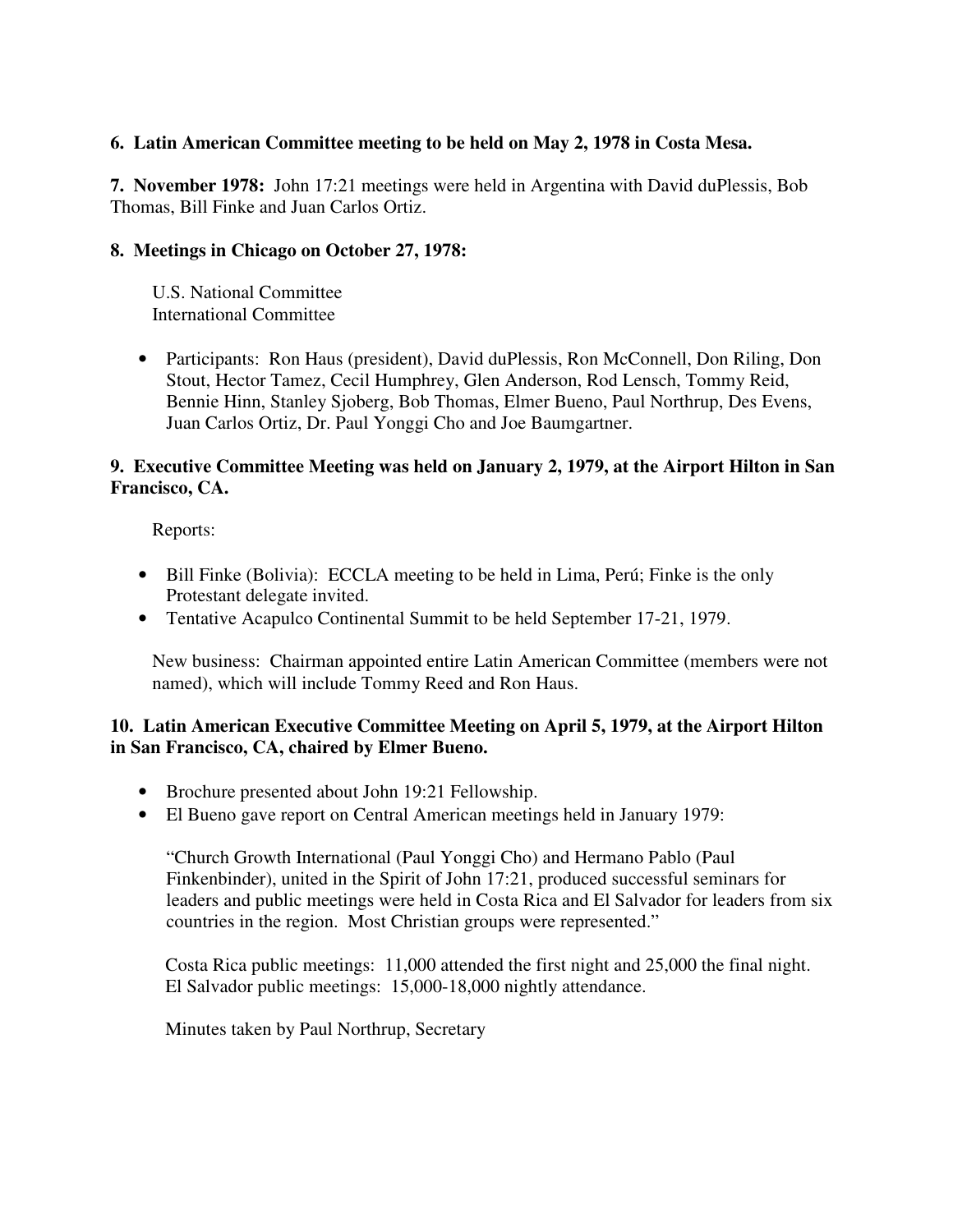#### **11. Latin American Subcommitee has held on April 5, 1979, at the Airport Hilton in San Francisco, CA.**

Present: Elmer Bueno, chairman

Bob Thomas, Bill Finke, Hector Tamez, Joe Baumgartner and Paul Northrup

Reports:

- Hector Tamez reported on contacts with Cardinal Corripio in Mexico City regarding cooperation for a summit conference in Mexico City.
- Bill Finke reported that he had requested a meeting with the Archbishop of Bolivia on May 18 or later. Bill plans on meeting with Charismatics in La Paz and Santa Cruz.
- Budget request: \$30,000

Minutes by Paul Northrup, Secretary.

#### **12. Executive Committee Meeting on August 18, 1979, in Baltimore, MD.**

 Present: Ron Haus, President Ron McConnell, David duPlessis, Tommy Reid, Joe Baumgarner and Des Evens

 Proposed Summit Conference to be held in Dallas, TX, on September 7-9, 1979. Speakers to include: David duPless, Juan Carlos Ortiz, James Johnson, Ralph Martin and Larry Christianson.

#### **13. Executive Committee Meeting on October 1-2, 1979, in Vancouver, BC.**

Reading of the minutes of the July 10, 1979, meeting:

 Executive Committee members appointed: Ron Haus, President Ron McConnell, Executive VP for Asia Elmer Bueno, VP for Latin America Ed Cole, VP for Europe Des Evans, Secretary Joe Baumgartner, Treasurer

(the existence of members at large were mentioned but not named)

Plans made for 1980 Executive Committee Meetings:

| Albuquerque, NM   | January 8 |
|-------------------|-----------|
| Anaheim, CA       | April 8   |
| San Francisco, CA | July 8    |
| Palm Springs, CA  | October 8 |